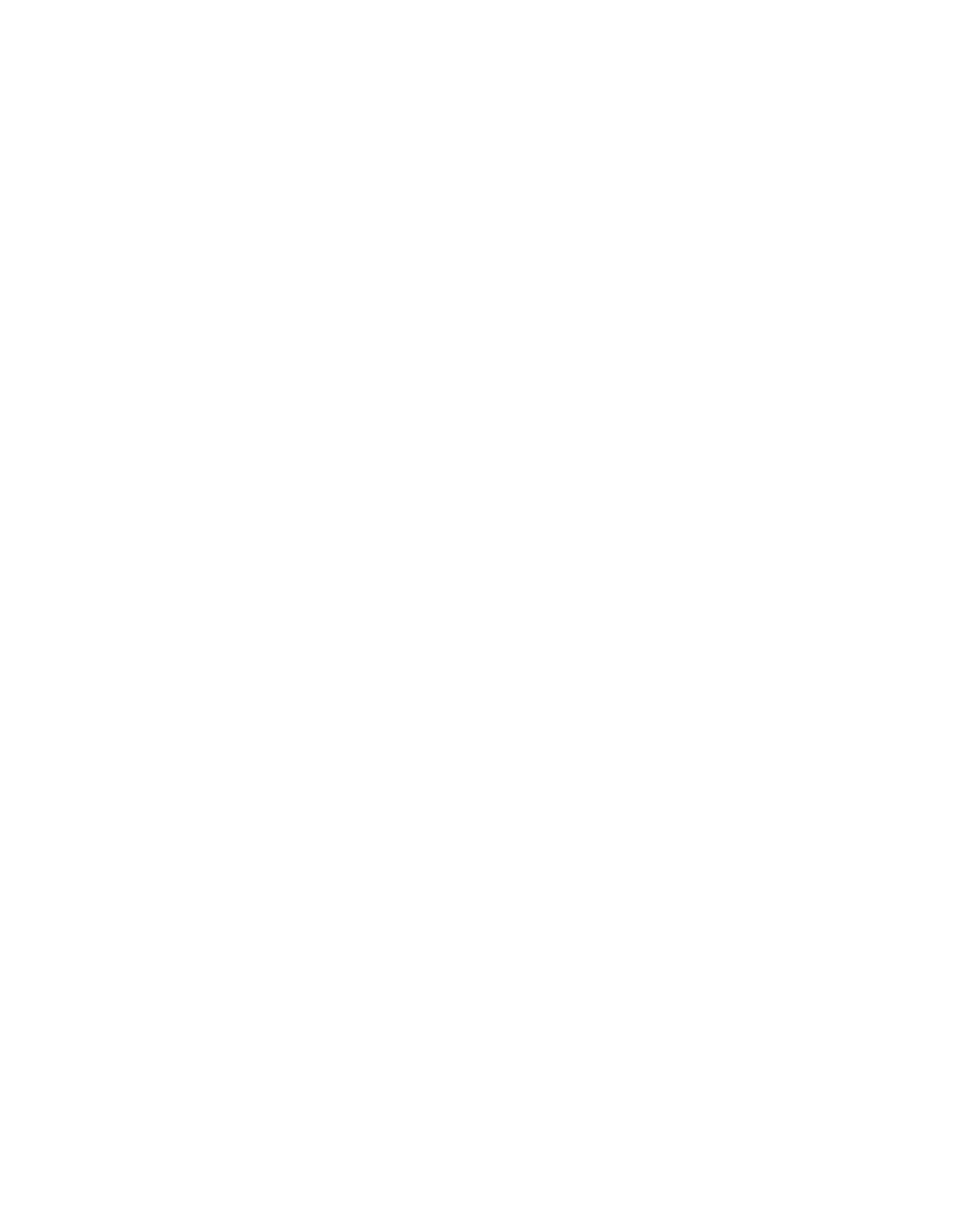# TABLE OF CONTENTS

| $\mathbf{I}$ . |                 |                                                                                                                                                                                                                                         |  |
|----------------|-----------------|-----------------------------------------------------------------------------------------------------------------------------------------------------------------------------------------------------------------------------------------|--|
| II.            | A.              | THE FOURTH AMENDMENT OF THE UNITED STATE CONSTITUTION DOES<br>NOT DEMAND REASONABLE SUSPICION TO CONDUCT A FORENSIC<br>The Fourteenth Circuit correctly found that border officials need not develop                                    |  |
|                |                 | reasonable suspicion at the outset of a forensic search because Officer Stubbs and                                                                                                                                                      |  |
|                | B.              | No Distinction Should be Drawn Between Forensic and Non-Forensic Border<br>Searches, and Such a Holding Would Not Contradict the Justifications behind                                                                                  |  |
|                | $\mathcal{C}$ . | Even If This Court Crafts a New Rule, Heightening the Suspicion Requirement<br>for Forensic Searches at the International Border, the Application Should Be<br>Limited to Highly Intrusive Searches and Officer Stubbs's Search Was Not |  |
| III.           |                 | LAW ENFORCEMENT'S LIMITED REQUESTS FOR HISTORICAL CELL-SITE<br>LOCATION INFORMATION DID NOT AMOUNT TO SEARCHES UNDER THE                                                                                                                |  |
|                | A.              | This Court's Restrictions on CSLI Records in <i>Carpenter</i> Do Not Extend to the<br>Three-Day Records or the Weekday Records Because They Were Sufficiently                                                                           |  |
|                |                 | 1. The <i>Carpenter</i> majority was predominantly concerned with the amount of time<br>that the CSLI allowed the Government to monitor Carpenter's                                                                                     |  |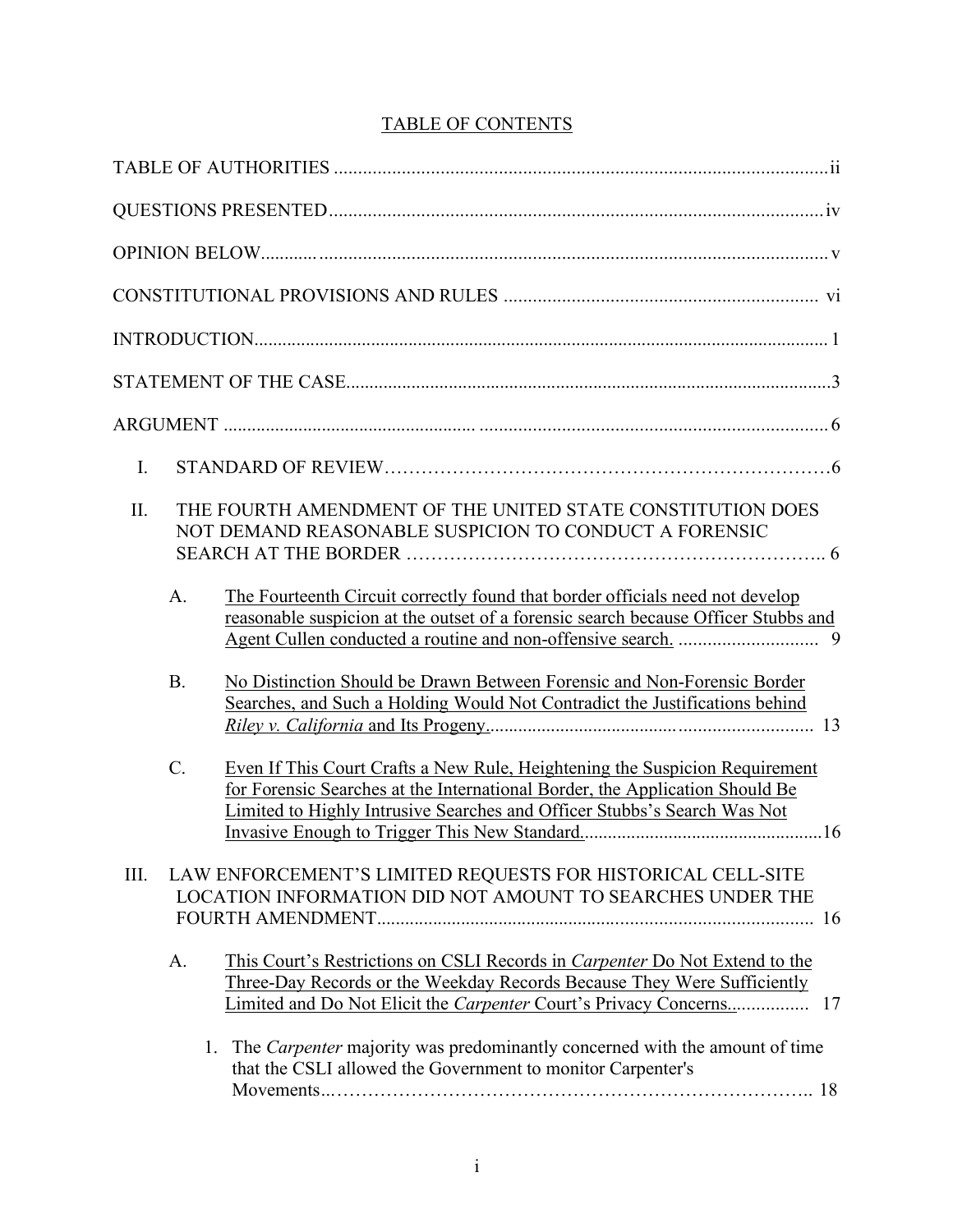|                 | 2. The Three-Day Records and the Weekday Records were sufficiently limited and                                                                    |  |
|-----------------|---------------------------------------------------------------------------------------------------------------------------------------------------|--|
| Β.              | Any Further Restrictions on CSLI Records Would Unduly Impede Serious<br>Criminal Investigations, Offend Congress's Purpose, and Deviate from this |  |
| $\mathcal{C}$ . | <i>Carpenter</i> Should Not Apply to the Tower Dump Requests Because Tower<br>Dumps Do Not Provide a Comprehensive Record of a Person's           |  |
|                 |                                                                                                                                                   |  |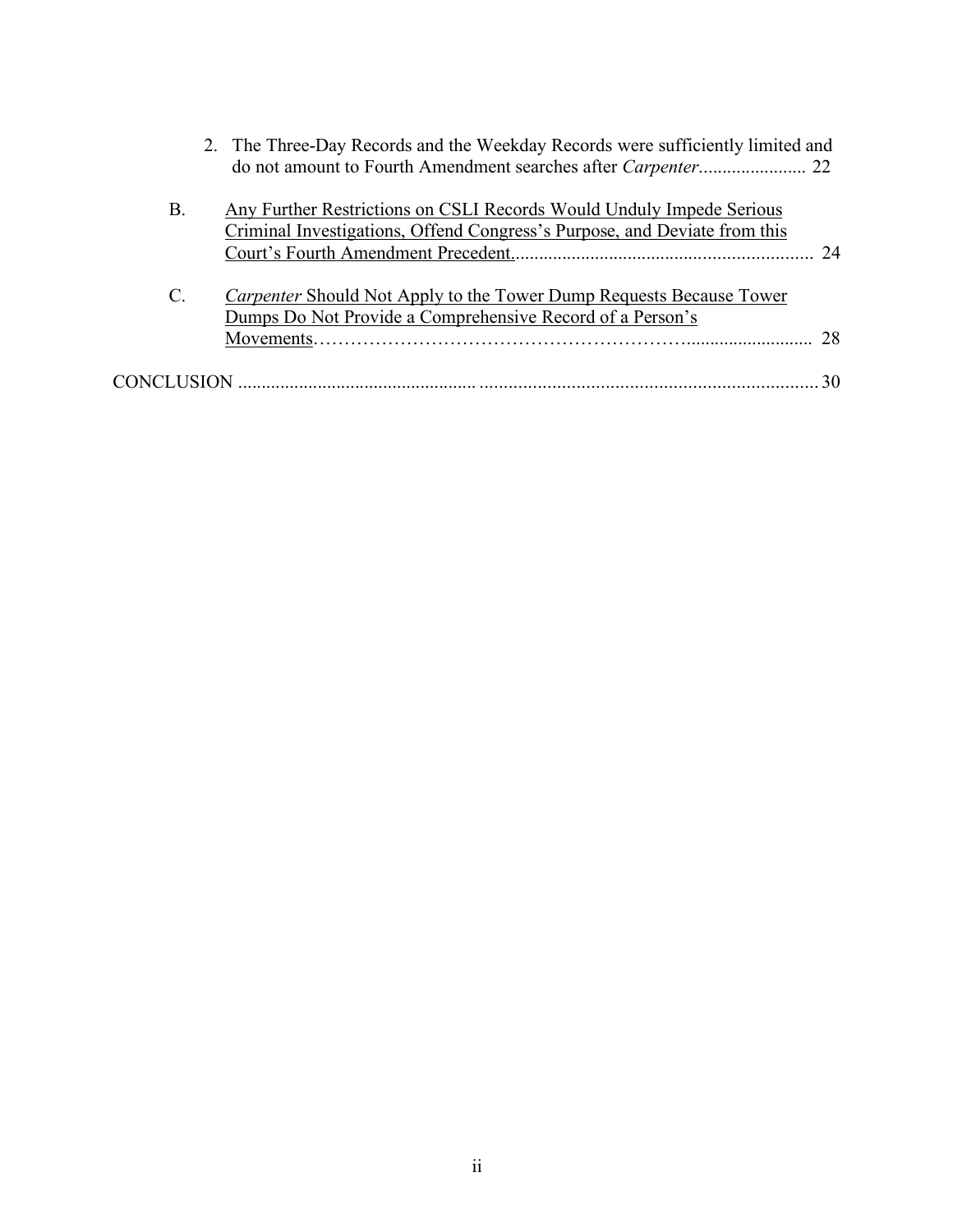# TABLE OF AUTHORITIES

## **Cases**

| California v. Acevedo,           |
|----------------------------------|
| California v. Carney,            |
| Camara v. Municipal Court,       |
| Carpenter v. United States,      |
| Cty. of Riverside v. McLaughlin, |
| Katz v. United States,           |
| Kyllo v. United States,          |
| New Jersey v. T.L.O.,            |
| Ornelas v. United States,        |
| Osborne v. Ohio,                 |
| People v. Simpson,               |
| Riley v. California,             |
| Sims v. State,                   |
| Smith v. Maryland,               |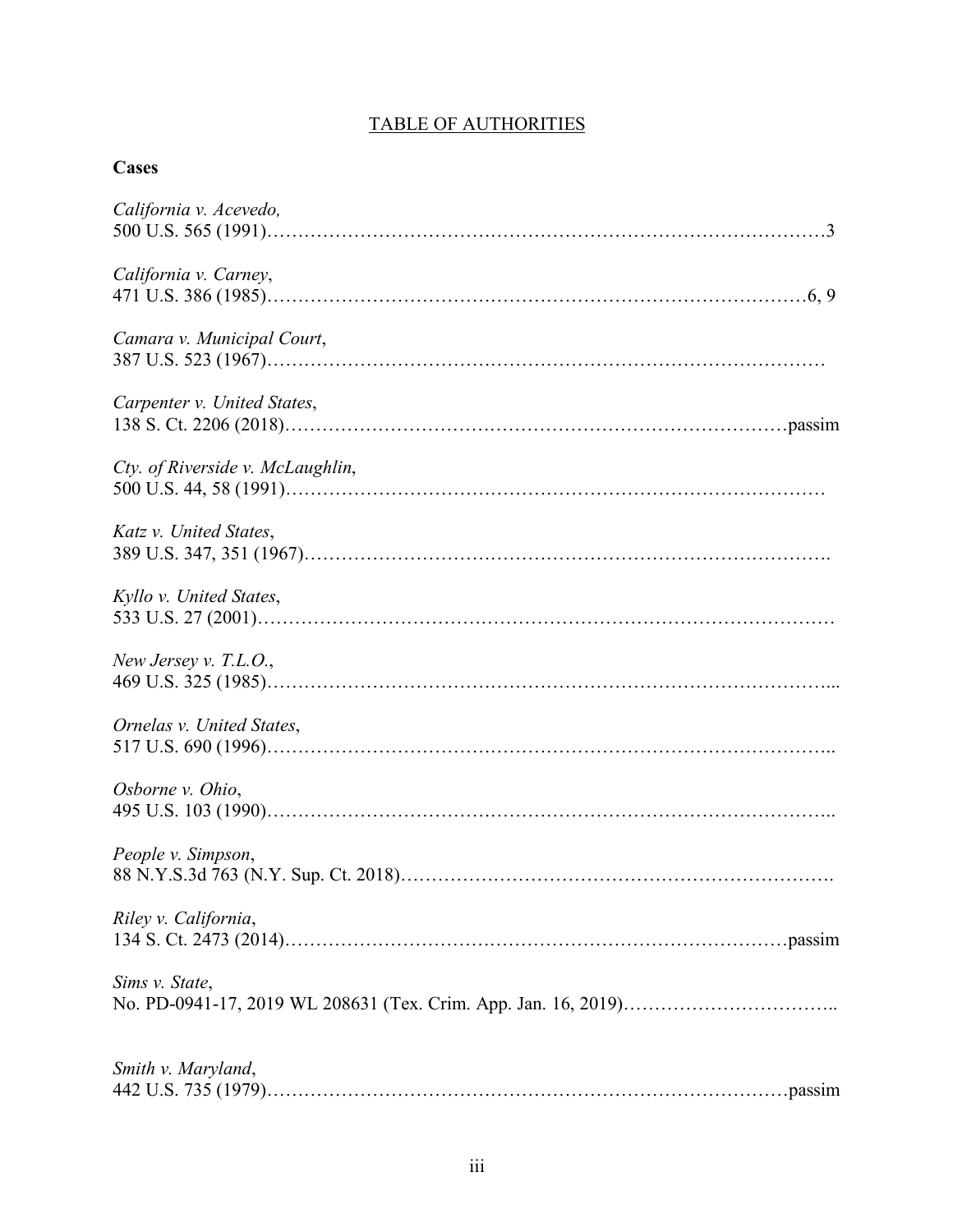| United States v. 12,200–Ft. Reels of Super 8MM. Film, |
|-------------------------------------------------------|
| United States v. Alfaro-Moncada,                      |
| United States v. Arnold,                              |
| United States v. Carreon,                             |
| United States v. Cortez-Rocha,                        |
| United States v. Cotterman,                           |
| United States v. Evans,                               |
| United States v. Flores-Montano,                      |
| United States v. Graham,                              |
| United States v. Jones,                               |
| United States v. Knotts,                              |
| United States v. Kubasiak,                            |
| United States v. Miller,                              |
| United States v. Monroe,                              |
| United States v. Montoya de Hernandez,                |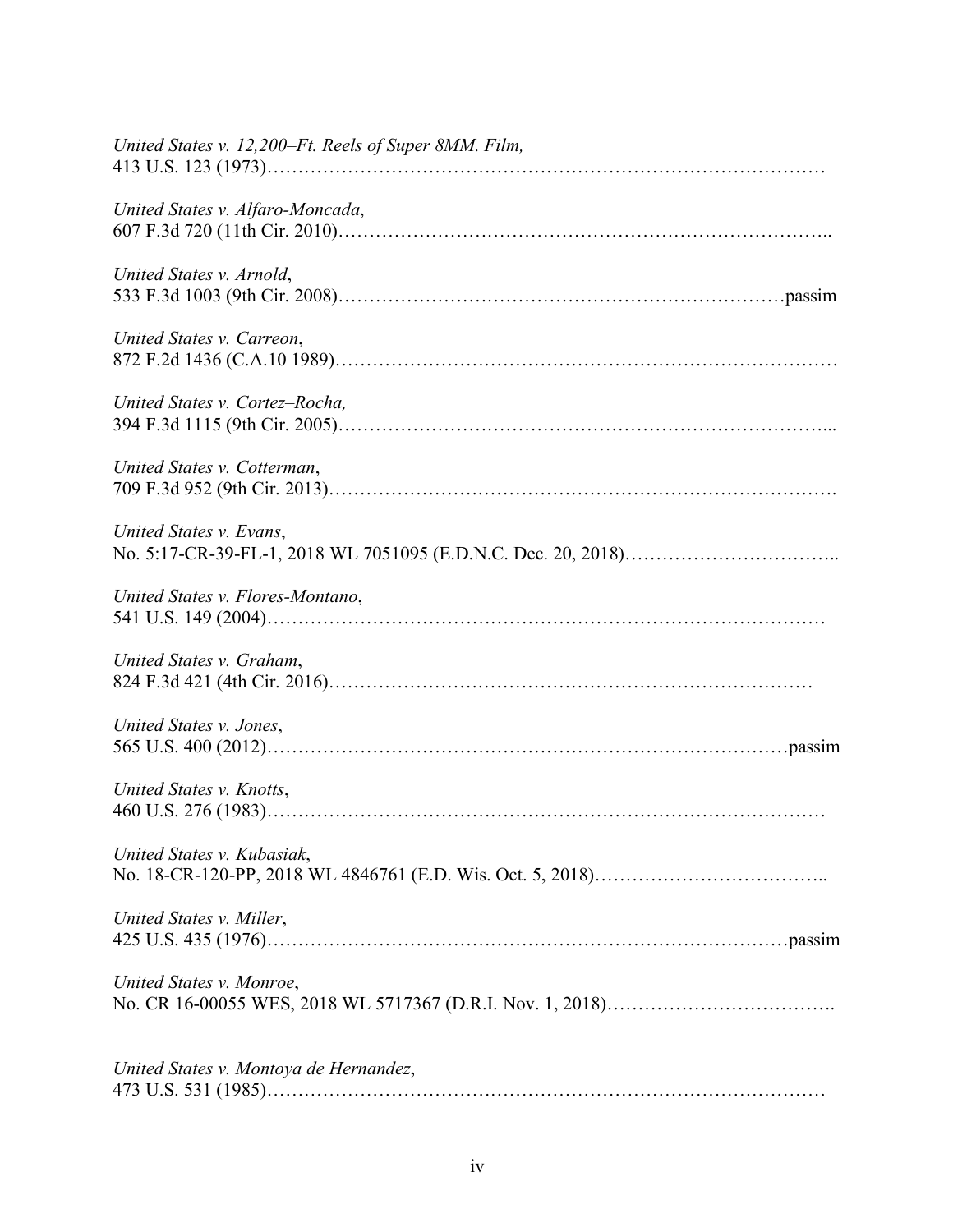| United States v. Muglata,                                                             |
|---------------------------------------------------------------------------------------|
| United States v. Newsome,                                                             |
| United States v. Ramsey,                                                              |
| United States v. Rivas,                                                               |
| United States v. Robles,                                                              |
| United States v. Romm,                                                                |
| United States v. Tirado,                                                              |
| United States v. Touset,                                                              |
| United States v. Vega-Barvo,                                                          |
| <b>Statutes</b>                                                                       |
|                                                                                       |
|                                                                                       |
| <b>Secondary Authorities</b>                                                          |
| Kit Kinports, Culpability, Deterrence, and the Exclusionary Rule,                     |
| Albert Gidari, The Practical Impact of Carpenter v. United States,                    |
| Jennifer Valentino-DeVries, Your Apps Know Where You Were Last Night, and They're Not |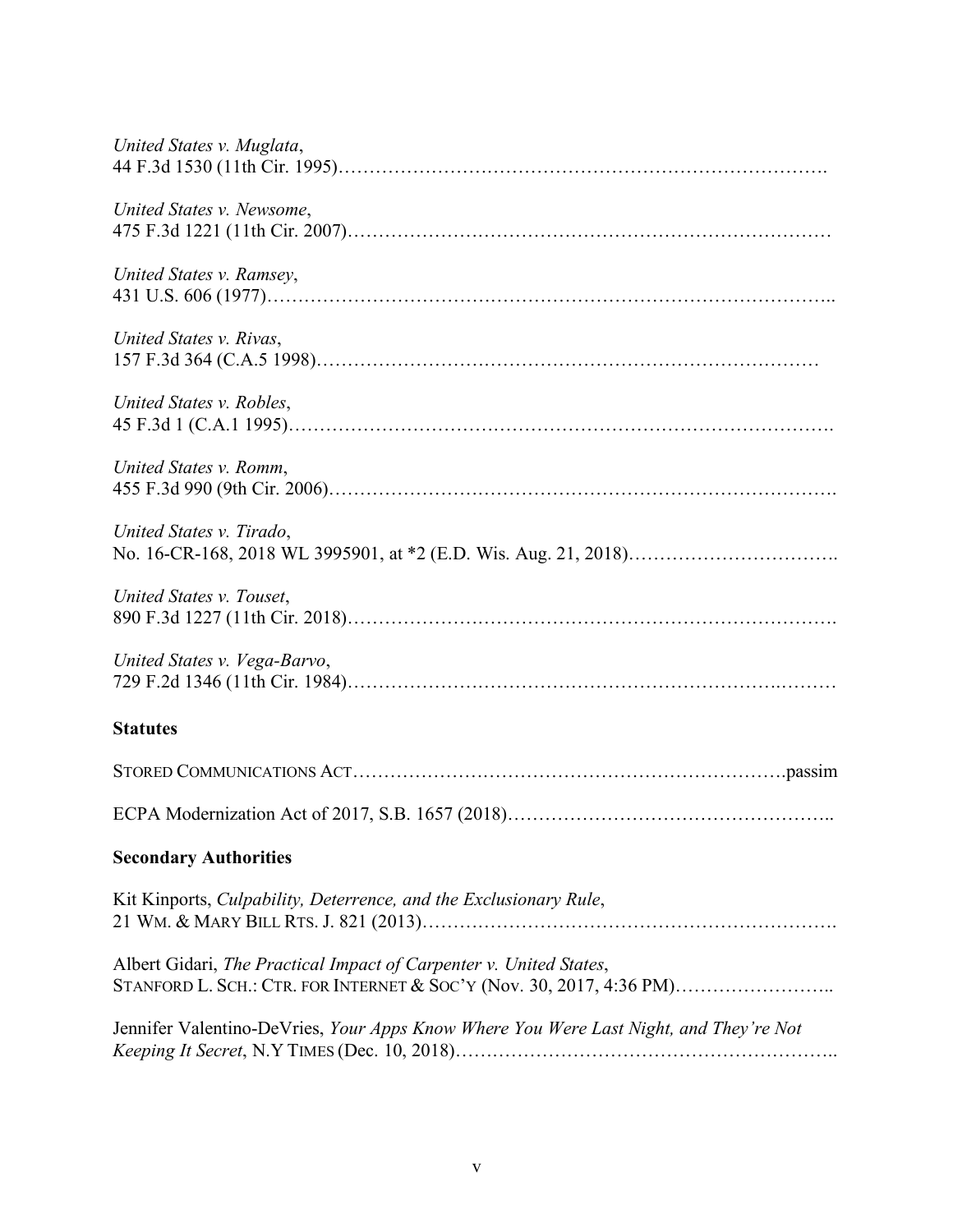#### QUESTIONS PRESENTED

- 1. Under the Fourth Amendment of the United States Constitution, may officers at international borders conduct forensic searches before developing reasonable suspicion?
	- a. Did the 14th Circuit Court of Appeals correctly find that forensic border searches require no particularized suspicion at their outset?
	- b. Does finding no requirement for particularized suspicion for forensic searches at an international border comport with cases such as *Riley* and its progeny?
	- c. Even if this court finds that some forensic searches call for particularized suspicion at the outset, was the search conducted by Officer Stubbs sufficiently limited so as not to require this heightened suspicion?
- 2. Under the Fourth Amendment of the United States Constitution, may law enforcement request limited periods of CSLI from cell-service providers with a court order?
	- a. Does this Court's decision in Carpenter extend to the Three-day Records and the Weekday Records obtained by Agent Hale?
	- b. If *Carpenter* does not extend to the present action, should this Court defer to the Legislature or set forth a distinctive rule that limited periods of CSLI can continue to be obtained under the Stored Communications Act?
	- c. Does *Carpenter* apply to tower dumps if they don't produce the kind of location monitoring this Court was concerned about?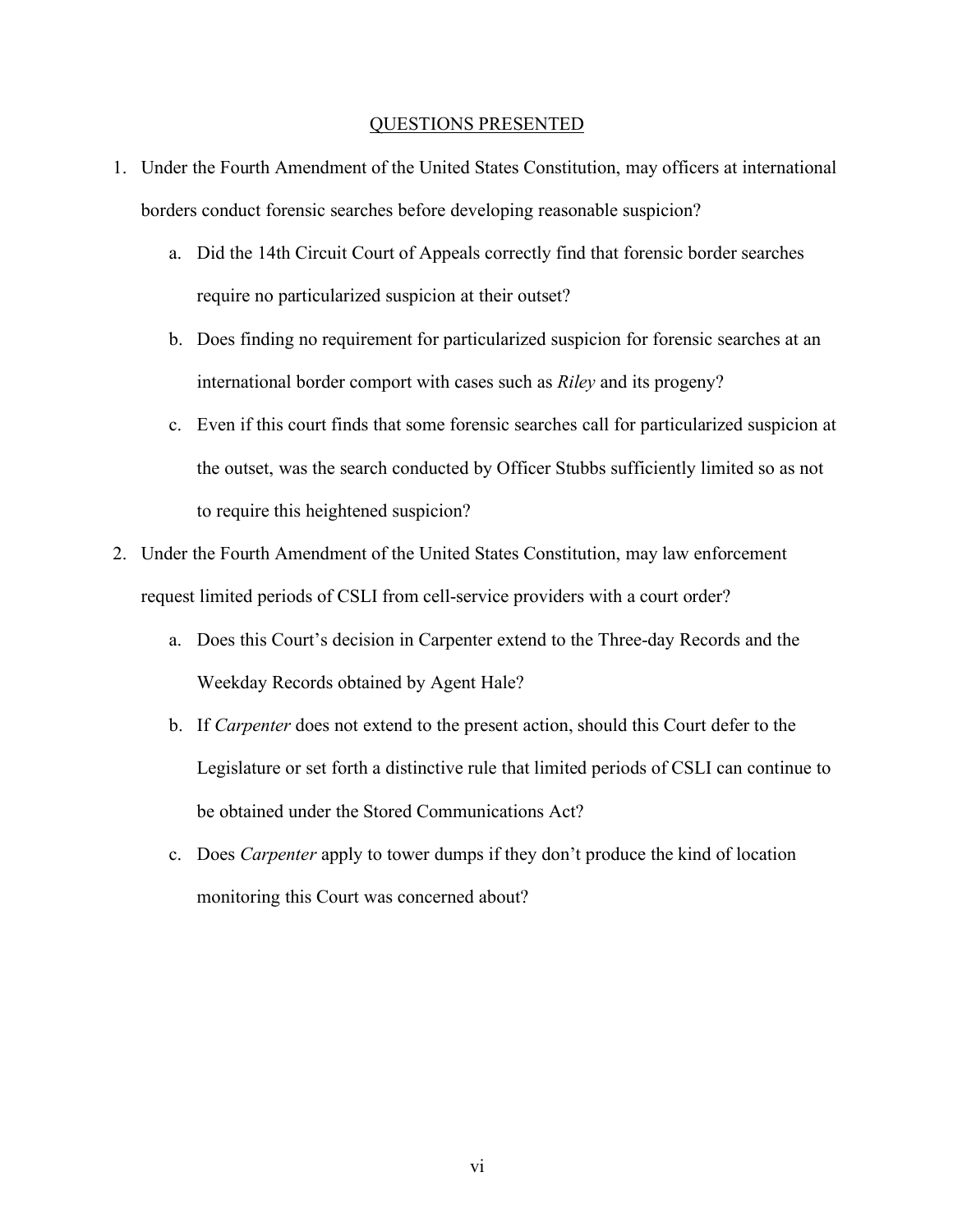### OPINION BELOW

The United States Court of Appeals for the Fourteenth Circuit issued its opinion on

November 2, 2021, and affirmed the ruling below. The opinion and order are recorded at *Escaton* 

*v. United States*, 1001 F.3d 1341 (14th Cir. 2021).

## CONSTITUTIONAL PROVISIONS AND RULES

The Fourth Amendment of the United States Constitution provides:

The right of the people to be secure in their persons, houses, papers, and effects, against unreasonable searches and seizures, shall not be violated, and no warrants shall issue, but upon probable cause, supported by oath or affirmation, and particularly describing the place to be searched, and the persons or things to be seized.

U.S. CONST. amend. IV.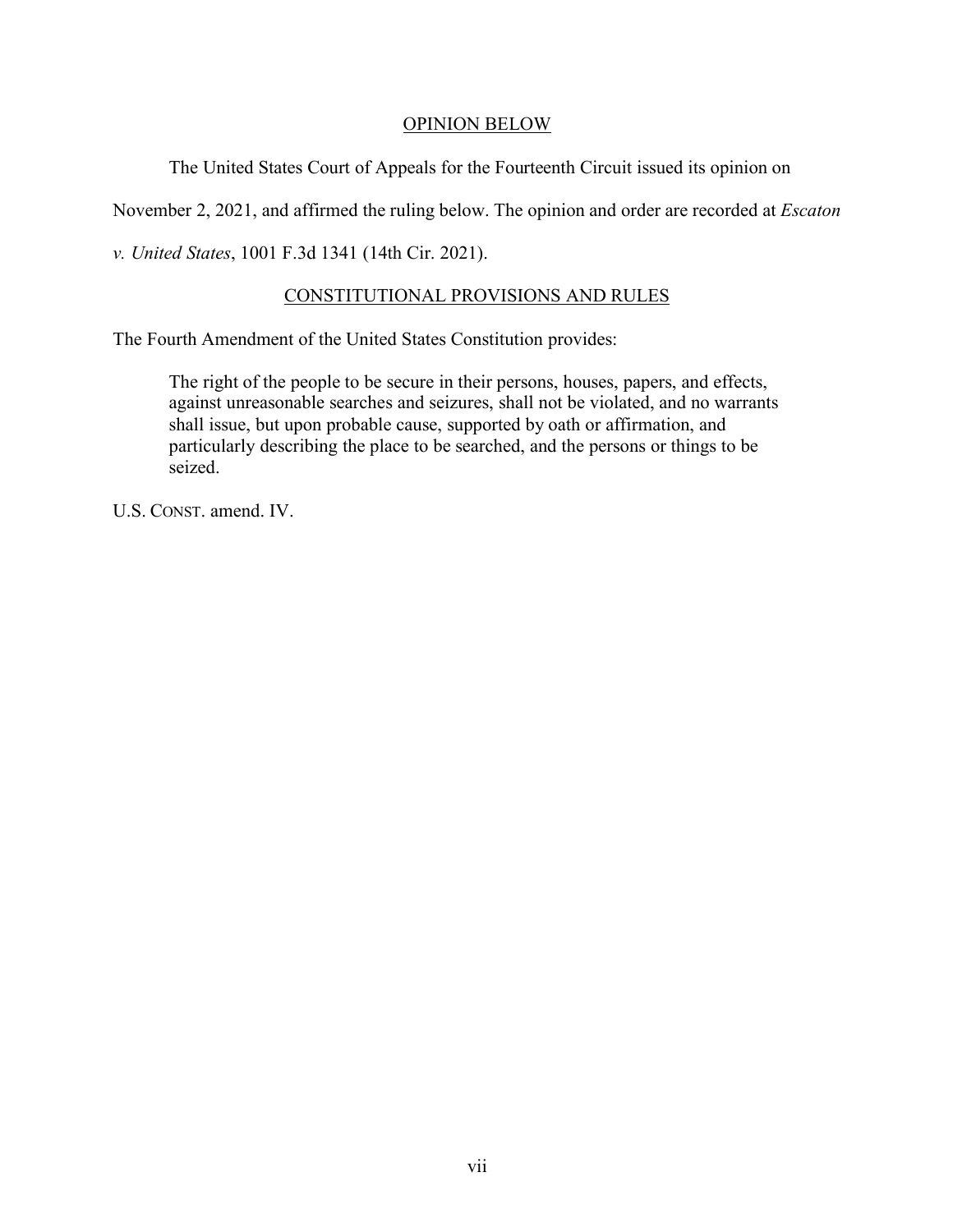#### **INTRODUCTION**

This Court should affirm the Fourteenth Circuit's opinion because it correctly held that, under the border exception to the Fourth Amendment of the United States Constitution, searches made at the border are reasonable simply by virtue of the fact that they occur at the border.

*Flores-Montano* determined that the government's interest in preventing the entry of unwanted people and contraband is at its zenith at the international border. Therefore, so long as a search is not offensive or non-routine, no reasonable suspicion is required at its outset.

However, even if this court determines that it should fashion a new standard to the border exception, the search conducted by Officer Stubbs and Agent Cullen was sufficiently limited to not call for reasonable suspicion at its outset.

The Fourteenth Circuit correctly held that Agent Hale's requests for cell-site location information ("CSLI") were not searches under the Fourth Amendment. *Carpenter v. United States* is the first decision to significantly restrict law enforcement's use of CSLI. However, it did not go so far as to restrict the type of CSLI requests made by Agent Hale.

*Carpenter* held that the Government must obtain a warrant to compel production of more than one week's worth of CSLI from third-party cell service providers. The *Carpenter* Court expressly refused to rule on more limited periods of CSLI, including tower dumps, likely because this Court recognized that individuals do not have reasonable expectation of privacy in all CSLI. In a slim 5-4 majority, *Carpenter* also declined to extend pertinent, longstanding precedent from *Smith v. Maryland* and *United States v. Miller* to the CSLI records at issue because the requests in *Carpenter* were so extensive as to provide the Government with an "intimate window into a person's life." *Carpenter* placed heavy emphasis on the potential intrusiveness of CSLI and indicated that CSLI records can rise to a level in which individuals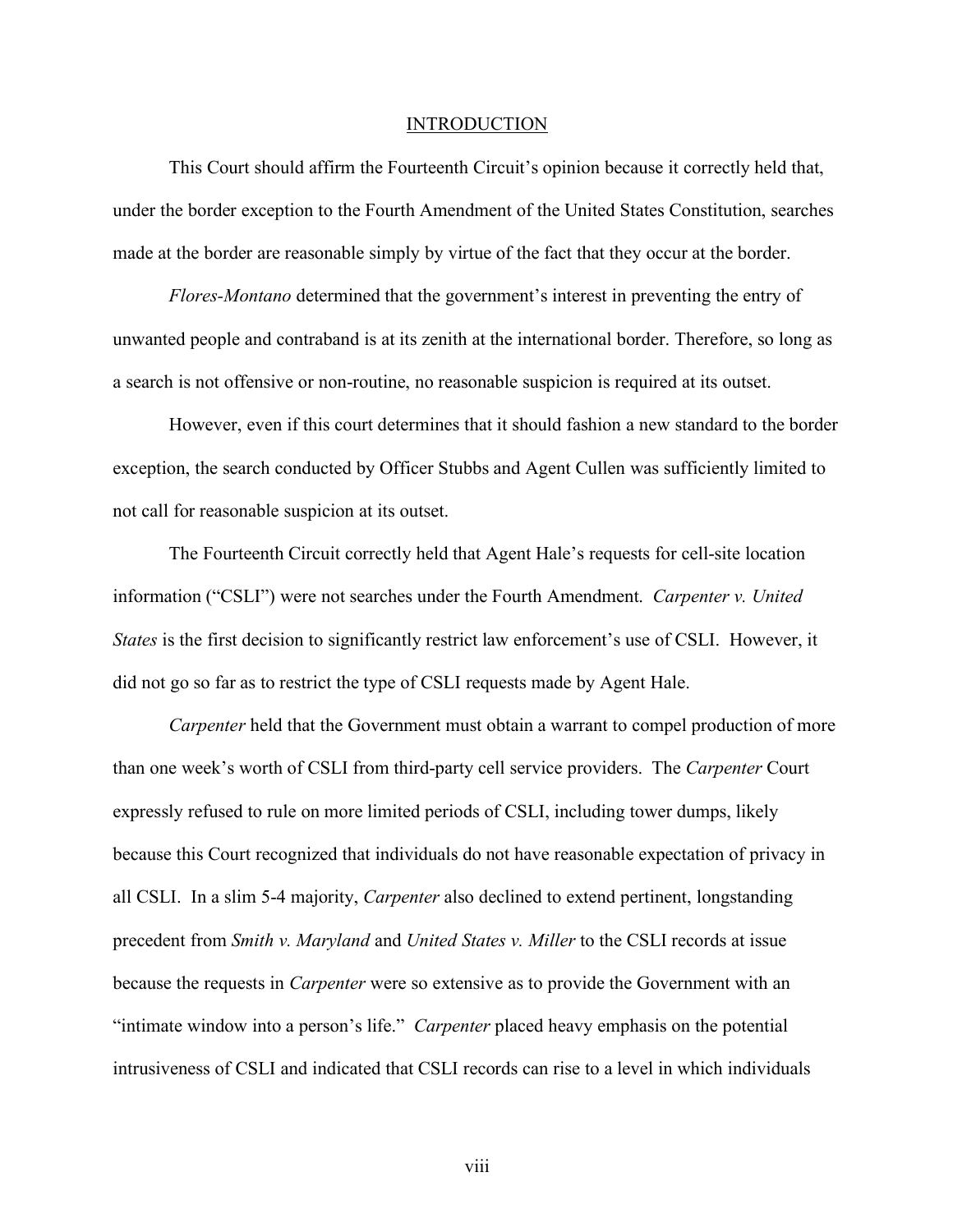have a reasonable expectation of privacy in them. However, the CSLI requests in the present action fall short.

The Three Day Records and Weekday Records are sufficiently limited in scope to information that Appellant has no reasonable expectation of privacy in them. Unlike the CSLI in *Carpenter*, both records did not produce enough information to give law enforcement an "intimate window" into Appellant's private life. Because *Carpenter* is primarily concerned with the intrusiveness of extended periods of CSLI, the requests here fall outside of *Carpenter's* restrictions. *Carpenter* also does not apply to the tower dumps because they did not track Petitioner's location; rather, the tower dumps provided Petitioner's location at a specific place at a particular time.

For these reasons explained in detail below, the United States of America asks the Court to affirm the Fourteenth Circuit's decision.

#### STATEMENT OF THE CASE

### ATM Skimming

During October of 2018, Mariposa Bank and its customers in both the cities of Sweetwater and Escalante fell victim to a complex, high tech version of ATM skimming. (R. at 3). Hector Escaton (hereinafter "Petitioner") had cut open Mariposa Bank ATMs and infected the machine with malware through its USB port. (R. at 3). This malware took the information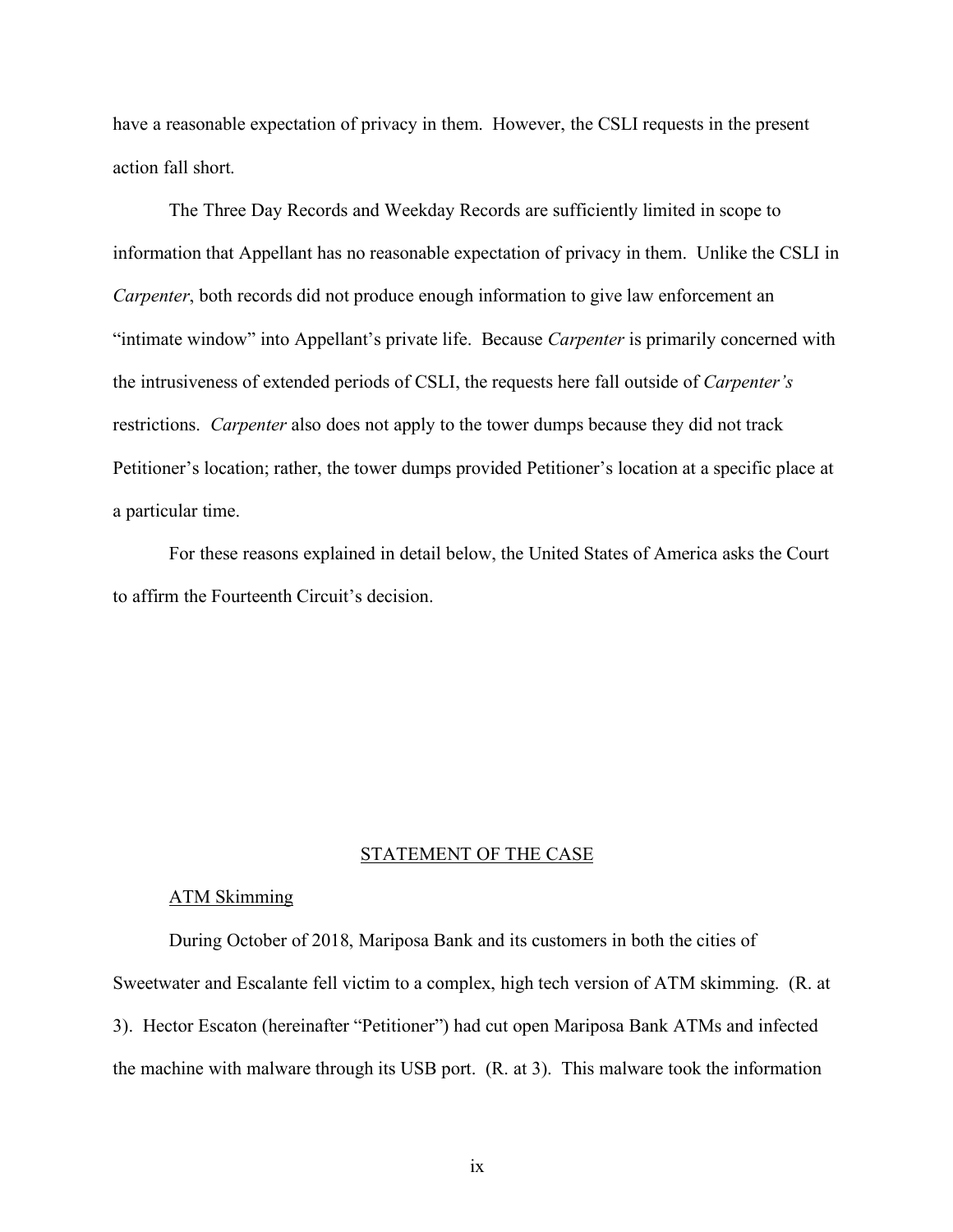from customers who had used the infected ATM terminals. (R. at 3). Petitioner could then use this stolen information to create fake credit and debit card accounts - even permitting Petitioner to directly withdraw funds from ATMs. (R. at 3).

After ATMs at eight Mariposa Bank branches in Sweetwater and Escalante were vandalized in October of 2018, the FBI initiated an investigation. (R. at 4). Mariposa Bank conducted its own internal investigation and reported its findings to the FBI. (R. at 4).

Sweetwater and Escalante are neighboring cities in West Texas. (Affidavit in Support of an Application for 2703(d) Court Order). Sweetwater is a densely populated, large city while Escalante is a smaller, suburban town. (Aff. ¶ 11-12). Mariposa's internal investigation revealed that it had suffered around \$50,000 of losses in just the month of October from direct withdrawals and false account creation resulting from the ATM skimming. (R. at 4).

FBI Special Agent, Catherine Hale, was given this information almost a year later and was limited to only a few tools that would allow her to locate and track as suspect. (R. at 2-3). Agent Hale first received surveillance photographs of a man in a black sweatshirt near three of the Mariposa ATMS. (R. at 4). Then, she requested three tower dumps, which provide list of every phone number that connected a tower at a particular time, under the Stored Communications Act ("SCA") to get the cell numbers of those phones used around the three ATMs thirty minutes before and after the man in the black sweatshirt was at the ATMs. (R. at 4). Escaton's phone number, which was revealed to law enforcement during the border search, matched one of the numbers generated from the three tower dumps. (R. at 5).

This furthered Agent Hale's investigation and allowed her to make a limited, particularized request for three days of CSLI records ("Three-day Records") from Escaton's wireless provider, Delos Wireless. (R. at 5). A federal magistrate judge issued an order

x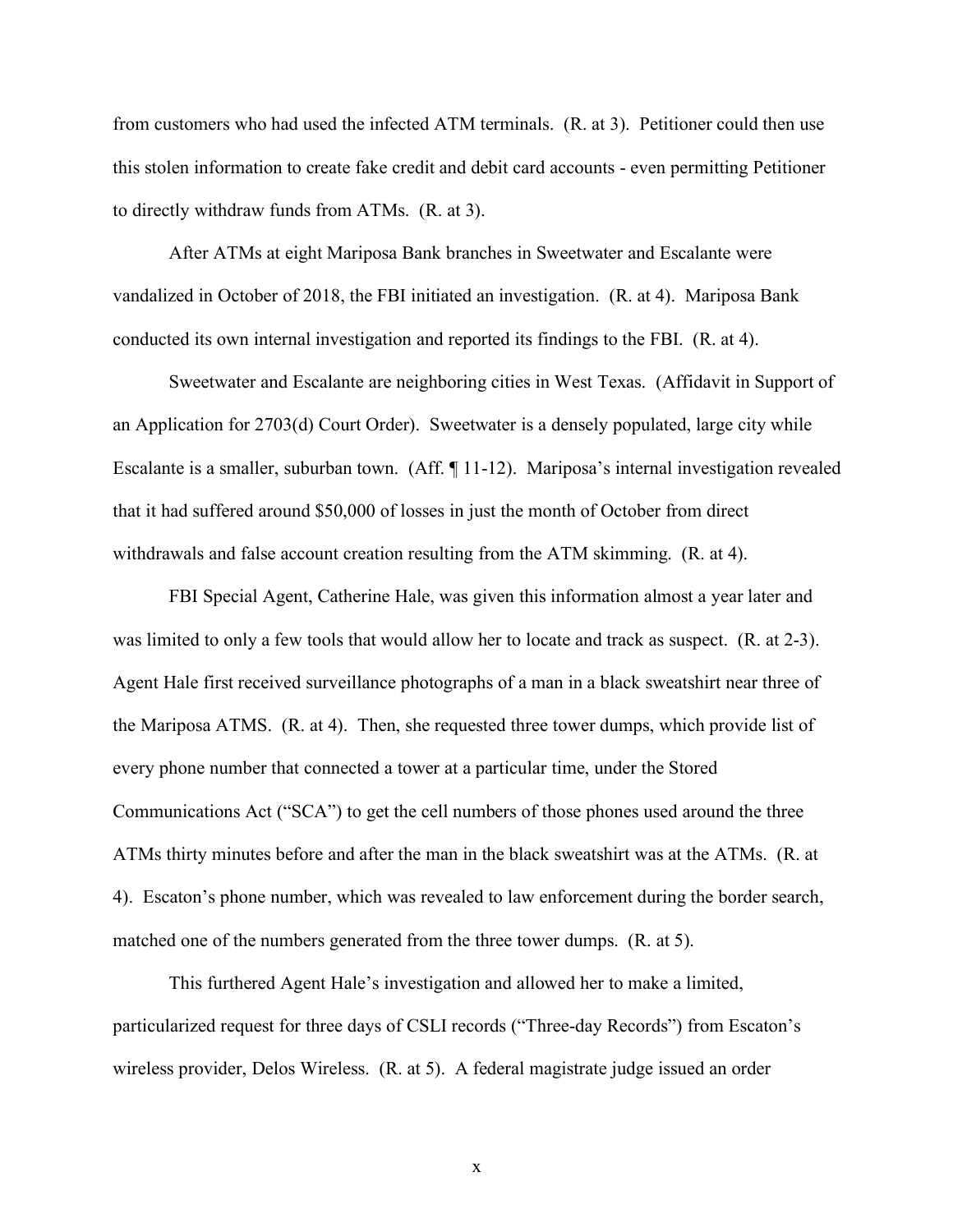directing Delos Wireless to disclose Escaton's CSLI from October 11, 2018 through October 13, 2018. (R. at 5). Because Mariposa Bank branch manager Maeve Millay discovered the ATM tampering on October 13 at the Boswell Street branch two days after the ATMs were service, Officer Hale was able to limit this request to a 72-hour window. (Aff. ¶ 18). This information showed Escaton's cell phone in the area of the Sweetwater Boswell Branch ATM on October 12. (R. at 5). It did not place him in Escalante. (R. at 5).

To see if Escaton was also involved in the ATM skimming in Escalante, Agent Hale also requested two weeks of weekday CSLI records ("Weekday Records") between October 1 and 12, during business hours from 8 a.m. to 6 p.m. amounting to 100 hours of CSLI. The Mariposa Bank ATMs in Sweetwater and Escalante are inaccessible outside of working hours between 8 a.m. and 6 p.m., as the ATMs are located in locked bank branches. (Aff. ¶ 17). There have also been no reports or surveillance evidence showing that the bank branches were unauthorizedly accessed outside of those hours. (Aff. ¶ 17).

Unlike the Three-day records, this request was not just for Escaton but also for the "Delores" identified on the paper note in the laptop. (R. at 5). Agent Hale wanted to get information on whether she was involved in abetting Escaton's scheme. (R. at 5). These records revealed "Delores" as Delores Abernathy, who had been previously convicted for ATM skimming, and showed that Escaton was with Delores during early October in the area of the three defrauded Escalante ATMs. (R. at 5).

Because Sweetwater is so densely populated and has many tall buildings, there is a significantly large number of cell towers so that the tall buildings do not block access to cell service. (Aff. ¶ 11). The Delos Wireless cell towers in Sweetwater often capture CSLI when cell phones are within fifty feet of the towers, which can be as accurate as GPS systems when

xi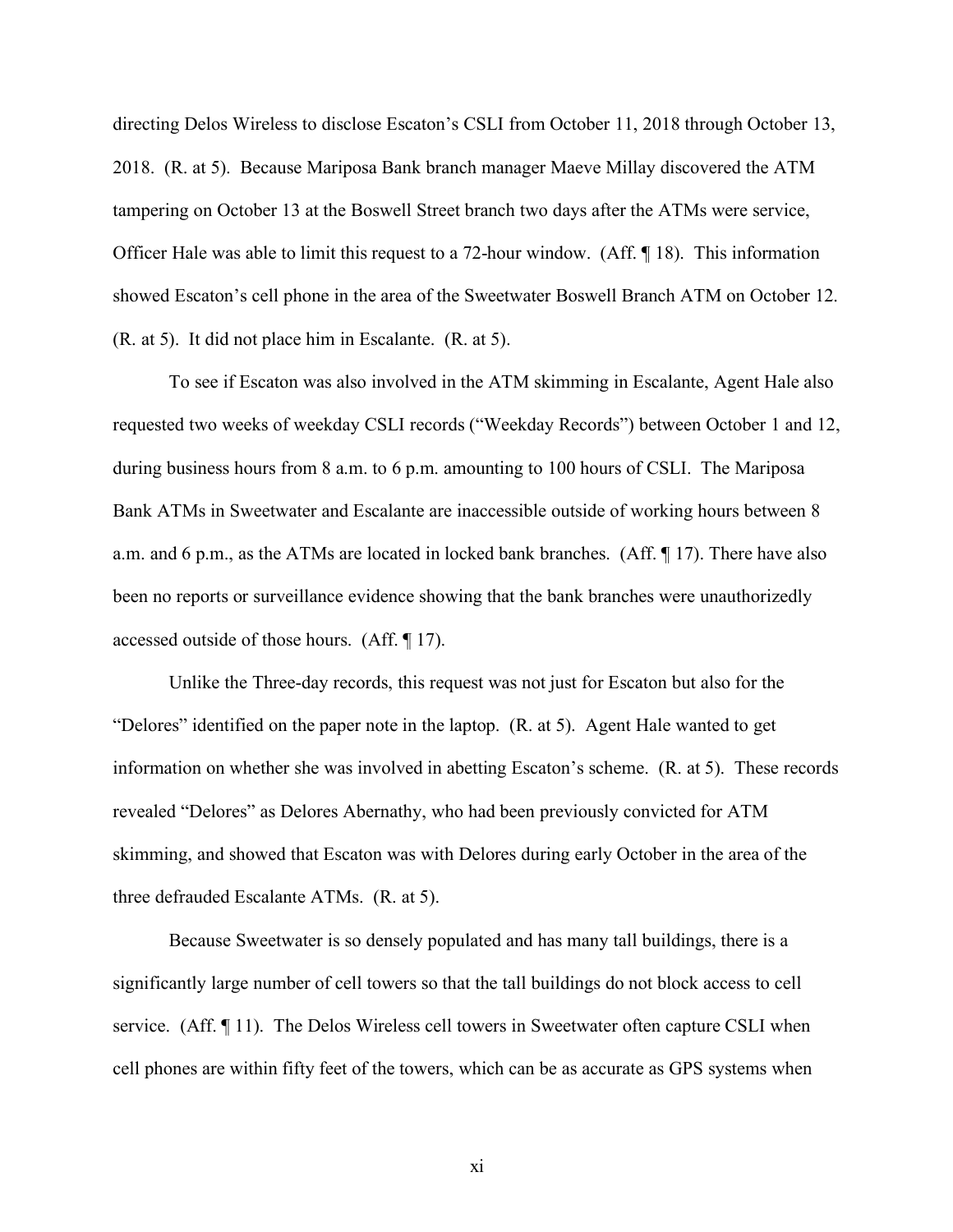tracking location. (Aff. ¶ 11). Escalante, however, contains few Delos Wireless cell towers and CSLI is only accurate when cell phones are within 1000 feet of the individual. (Aff. ¶ 12). The Border Search

On September 25, 2019, Petitioner re-entered the United States from Mexico. (R. at 2). At the West Texas border checkpoint, CBP Officer Ashley Stubbs conducted a routine border search of Petitioner's vehicle. (R. at 2). During this search, Officer Stubbs discovered one iPhone, one laptop, three external hard drives, and four USB devices.

After placing the iPhone on airplane mode, and confirming that the laptop was not connected to wireless internet, Officer Stubbs began to search each device. (RT 3.) Officer Stubbs found that, while none of the devices were password protected, some of the internal folders were. (RT 3.) In addition, Officer Stubbs found a paper note on the laptop which read, "Call Delores (201) 181-0981 \$\$\$."

A forensic program scanned the laptop, and Immigration and Customs Enforcement (ICE) Senior Special Agent & Computer Forensic Examiner Theresa Cullen found not only documents containing individuals' bank account numbers and pins, but also traces of malware. (RT 3.)

CBP notified the Federal Bureau of Investigation (FBI). (RT 3.)

#### Procedural Posture

Petitioner moved to suppress the evidence from both the forensic border search and the CSLI requests, but the district court denied the motion. (R. at 2). A jury convicted Petitioner of bank fraud, 18 U.S.C. § 1344, conspiracy to commit bank fraud, §1349, and aggravated identity theft, 18 U.S.C. § 1028A. (R. at 2). Petitioner has appealed his convictions on the grounds that the district court erred in denying his motion to suppress. (R. at 2).

xii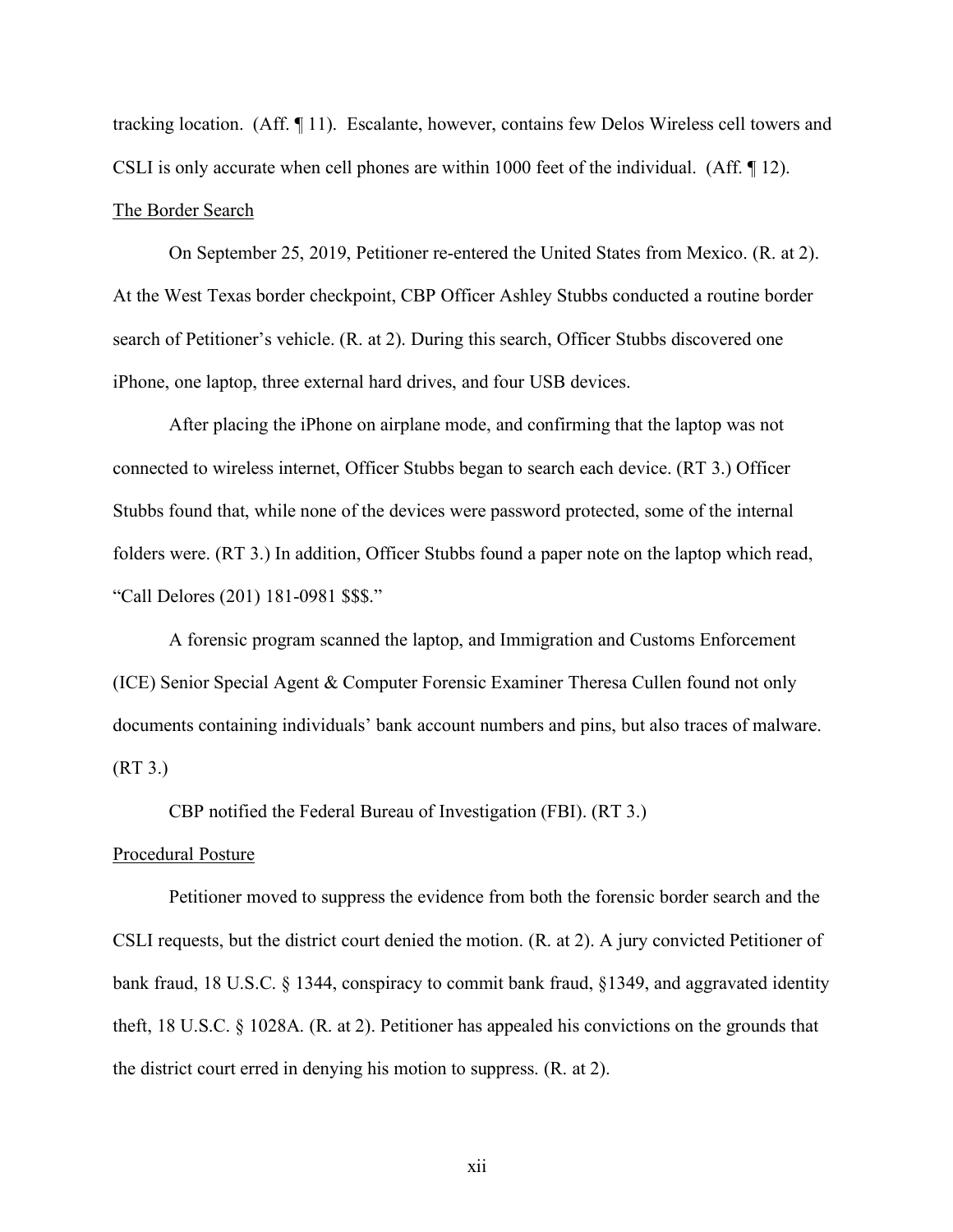#### ARGUMENT

### I. STANDARD OF REVIEW

Motions to suppress involve mixed questions of fact and law, therefore, the Fourteenth Circuit's legal conclusions are reviewed under the de novo standard and its factual determinations are reviewed for clear error. *United States v. Muglata*, 44 F.3d 1530, 1536 (11th Cir. 1995); *United States v. Cotterman*, 709 F.3d 952, 968 (9th Cir. 2013) (en banc) (citing *Ornelas v. United States*, 517 U.S. 690, 699 (1996)). Upon review, all facts are construed "in the light most favorable to the prevailing party below." *United States v. Newsome*, 475 F.3d 1221, 1224 (11th Cir. 2007) (internal quotation marks omitted). Additionally, "[t]he individual challenging the search bears the burdens of proof and persuasion." *Id.* (internal quotation marks omitted).

### II. THE FOURTH AMENDMENT OF THE UNITED STATES CONSTITUTION DOES NOT DEMAN REASONABLE SUSPICION TO CONDUCT A FORENSIC SEARCH AT AN INTERNATIONAL BORDER.

This Court should affirm the Fourteenth Circuit Court of Appeals and hold that the District Court properly denied Petitioner's motion to suppress evidence. The Fourth Amendment of the United State Constitution functions to safeguard "the privacy and security of individuals against arbitrary invasions by government officials" by requiring, except in "certain carefully defined classes of cases," a magistrate's prior authorization even where "[p]robable cause in the criminal law sense is not required." *Camara v. Municipal Court*, 387 U.S. 523, 528 (1967). One such carefully defined class of cases which does not require a magistrate's prior authorization is searches conducted at the international border. *See United States v. Ramsey*, 431 U.S. 606 (1977).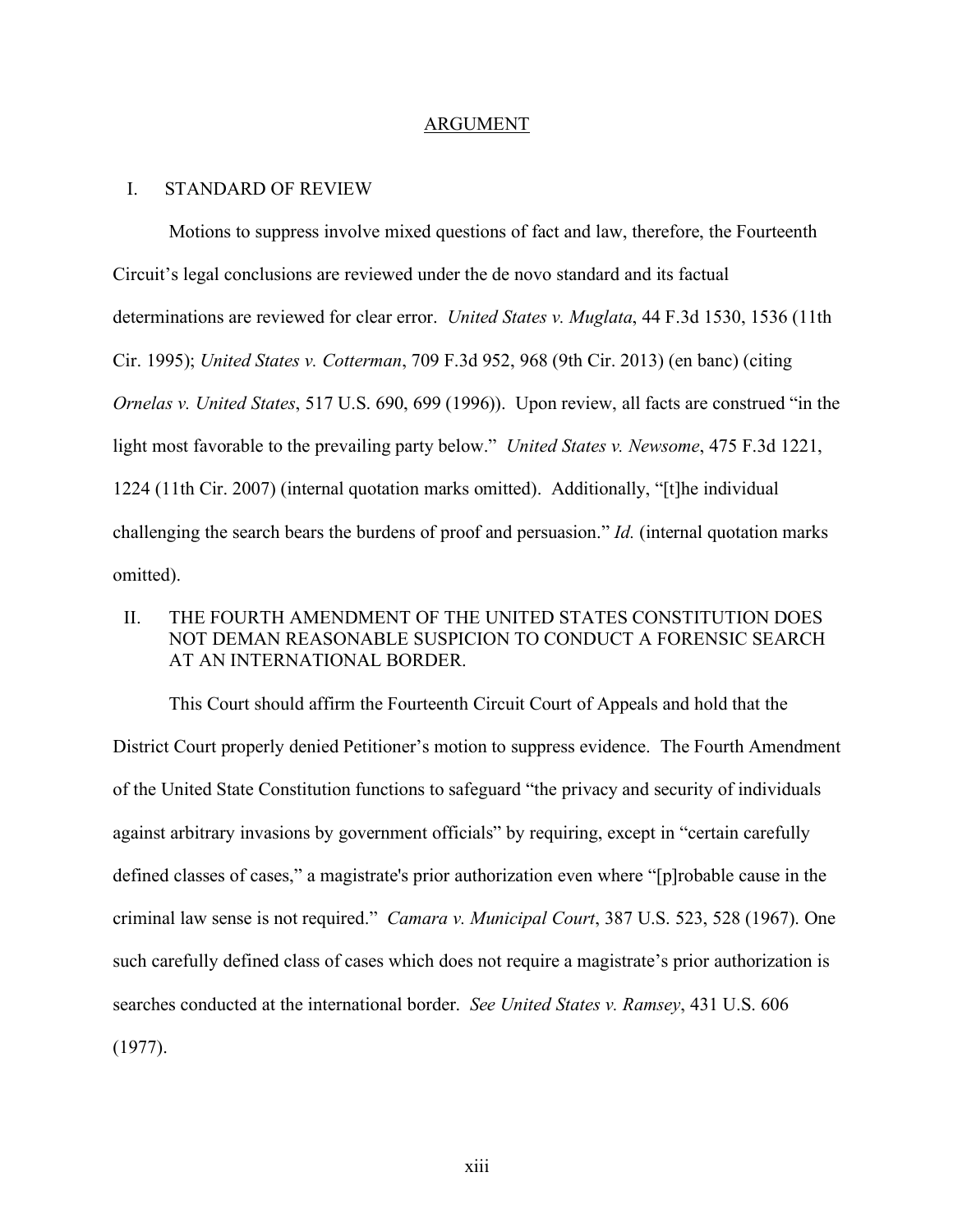"At the border, an individual has a lesser expectation of privacy, the government has a greater interest in searching, and the balance between the interests of the government and the privacy right of the individual is struck more favorably to the government." *United States v. Alfaro-Moncada*, 607 F.3d 720, 728 (11th Cir. 2010). Thus, the inception of a forensic search need not be predicated by an officer's reasonable suspicion. Even considering this Court's recent holding in *Riley v. California*, which set new precedent protecting an individual's privacy in their cell phone during searches incident to arrest, the border search exception remains firm because, it rests on different considerations and different rules of constitutional law from domestic regulations. 134 S. Ct. 2473, 2484 (2014); s*ee also United States v. 12,200–Ft. Reels of Super 8MM. Film,* 413 U.S. 123, 124–25 (1973). Finally, even if this Court wishes to increase individual protections of privacy at the international border, only when forensic searches are time consuming, are conducted off site, and divulge information that would not otherwise be found by a manual search should the Fourth Amendment require reasonable suspicion at the outset. *United States v. Arnold*, 533 F.3d 1003 (9th Cir. 2008); *Cotterman*, 709 F.3d at 952.

A. The Fourteenth Circuit Correctly Found that Border Officials Need Not Develop Reasonable Suspicion at the Outset of a Forensic Search Because Officer Stubbs and Agent Cullen Conducted a Routine and Non-Offensive Search.

The Fourth Amendment protects the right of the people to be secure in their persons, houses, papers, and effects, against unreasonable searches and seizures. U.S. CONST. amend. IV. "Because the Fourth Amendment expressly prohibits only unreasonable warrantless searches, it patently incorporates a balancing test, weighing in one measure the level of intrusion into individual privacy and in the other the public interest to be served." *Alfaro-Moncada*, 607 F.3d at 727.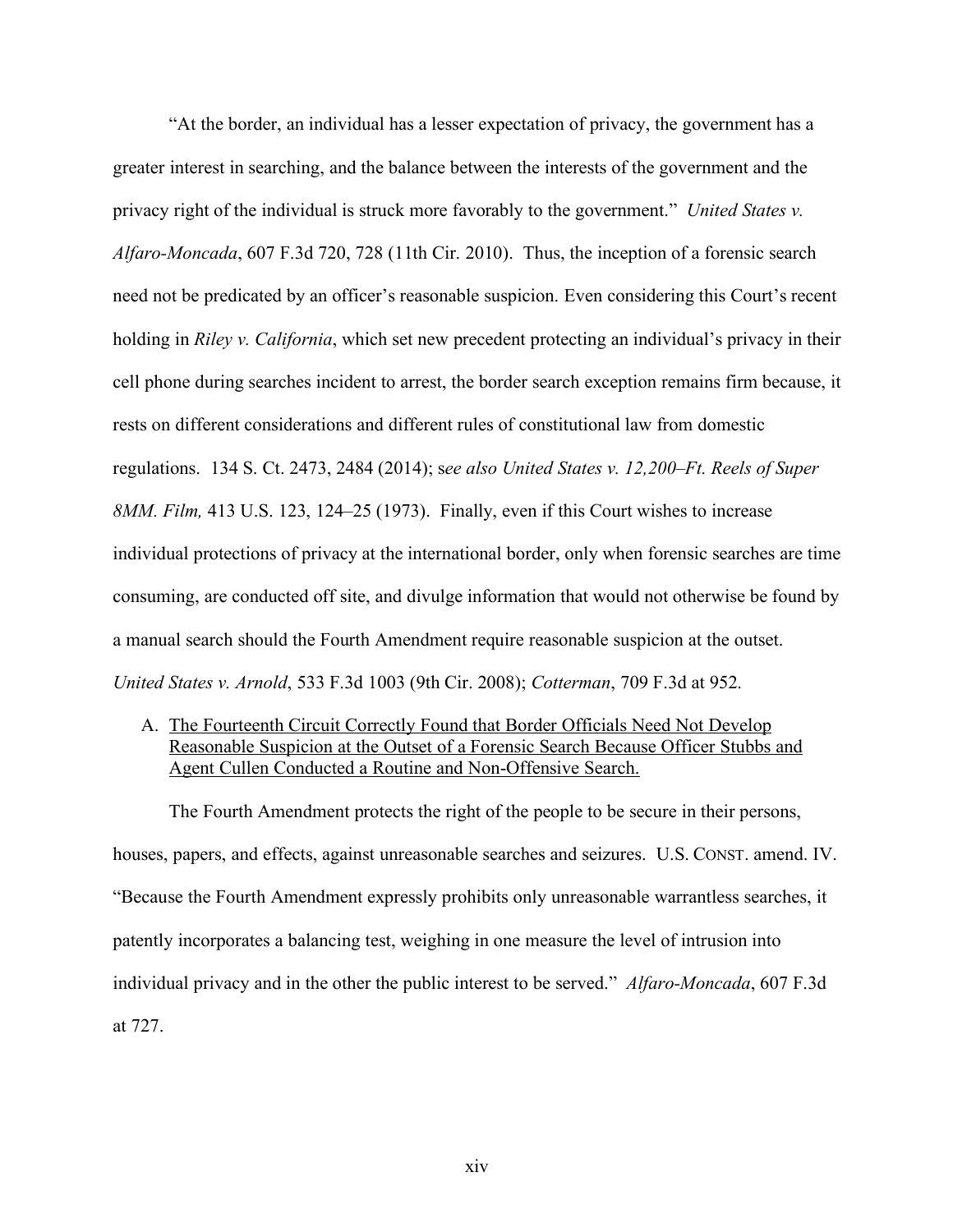Even though it does involve weighing individual privacy and public interests, "the Fourth Amendment's balance of reasonableness is qualitatively different at the international border than in the interior." *Id.* at 727–28.

That searches made at the border, pursuant to the longstanding right of the sovereign to protect itself by stopping and examining persons and property crossing into this country, are reasonable simply by virtue of the fact that they occur at the border, should by now, require no extended demonstration.

*Ramsey*, 431 U.S. at 616. However, this exception to the warrant requirement is not unfettered this Court has distinguished searches conducted at the border between those that are particularly offensive and those which are not. *United States v. Montoya de Hernandez*, 473 U.S. 531, 538 (1985). Although the Supreme court has rejected a balancing test based on a "routine" and "nonroutine" framework, these terms are often applied when analyzing whether a search has been conducted in a particularly offensive manner. *See United States v. Cortez–Rocha,* 394 F.3d 1115, 1122 (9th Cir. 2005). Routine, non-offensive searches do not require reasonable suspicion, while searches which have been determined to be non-routine and particularly offensive do. *Montoya de Hernandez*, 473 U.S. at 538.

Most searches conducted at the border are considered routine and non-offensive, even if the individuals subjected to the search would receive much more protection in the interior. For instance, the very core of the Fourth Amendment is the right of a person to retreat into his own home to be free from unreasonable government intrusion. *Kyllo v. United States*, 533 U.S. 27, 31 (2001). However, in *Alfaro-Moncada*, the Eleventh Circuit found that the search of a crew member's home on a cargo boat did not violate the Fourth Amendment, despite lacking any form of heightened suspicion at the outset of the search. 607 F.3d at 730. The court even acknowledged that the entry of the home by government officials is the chief evil against which the wording of the Fourth Amendment is directed, but found that a home on a boat can be used

xv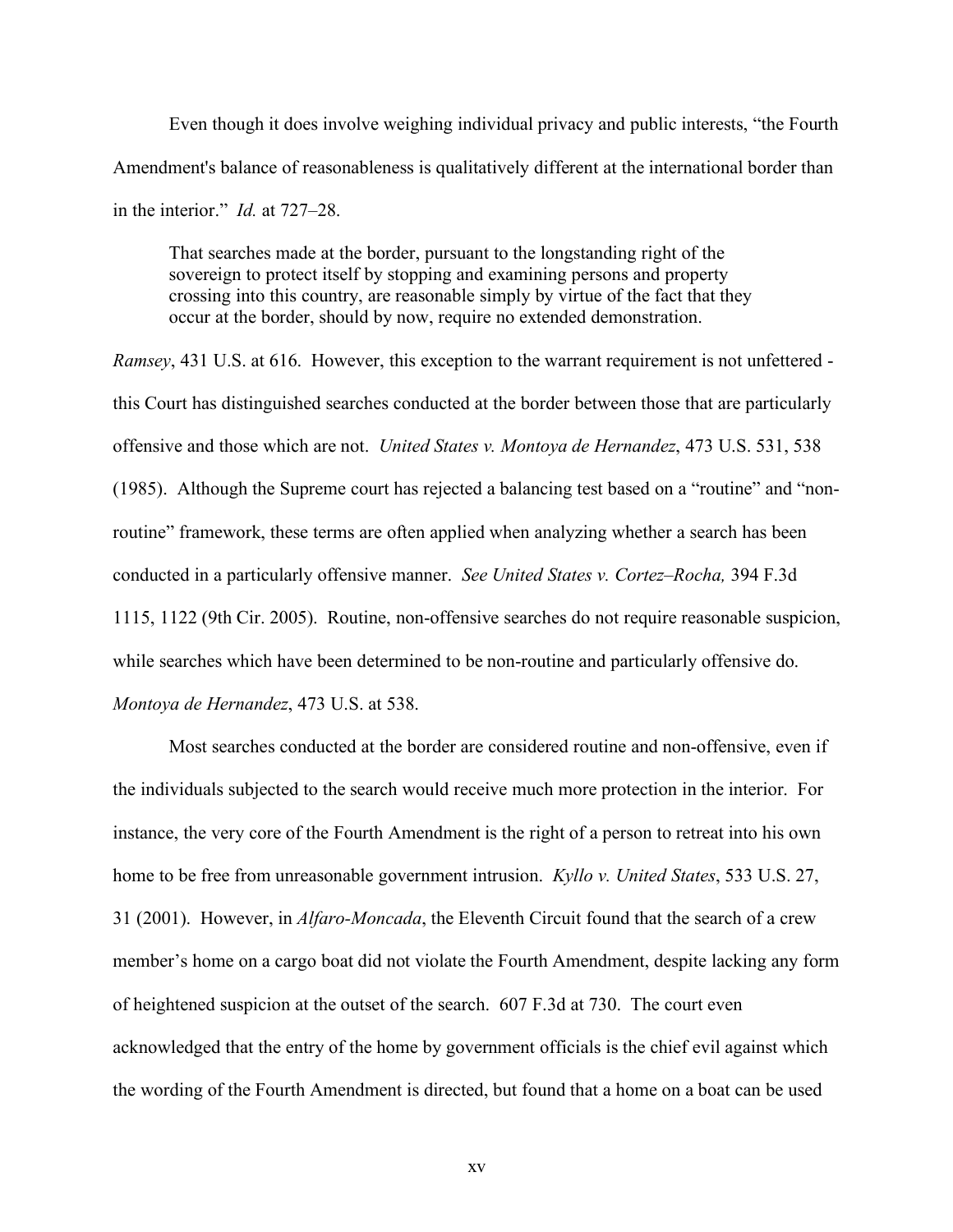as a means to transport into this country contraband or weapons that threaten national security. *Id.* at 729-30. Thus, simply by virtue of the fact that they occur at the border, routine, nonoffensive searches are reasonable per se. *See Ramsey*, 431 U.S. at 619.

On the other hand, courts will only consider searches non-routine and offensive if they involve intrusive searches of a person's body or destruction of personal property. These instances are typically determined on a case by case basis; what is reasonable still depends upon all of the circumstances surrounding the search or seizure and the nature of the search or seizure itself. *New Jersey v. T.L.O.*, 469 U.S. 325, 337-342 (1985). For example, in *Montoya de Hernandez*, upon the defendant's arrival at Los Angeles International Airport, customs officials detained the defendant when, after examination of her the contents of her luggage and questioning by the officials, she was suspected of being a "balloon swallower," and was subjected to at least one strip search. 473 U.S. at 540.<sup>1</sup>

The defendant was detained for almost 16 hours before the officials sought a court order authorizing a pregnancy test, an x ray, and a rectal examination. *Id* at p. ??? During those 16 hours she was given the option of returning to Colombia on the next available flight, agreeing to an x ray, or remaining in detention until she produced a monitored bowel movement. *Id* at p. ??? The court held that that the officer acted in a way beyond the scope of a routine customs search and inspection, and therefore, the Fourth Amendment required the officers to reasonably suspect the defendant of smuggling contraband in her alimentary canal before the search began. *Id*. at 541.2

<sup>&</sup>lt;sup>1</sup> Although the facts in the opinion of this case discuss a single strip search, the dissent mentions not just two strip searches, but also a much longer detention. (CITE)

<sup>2</sup> Similarly, destruction of property has been held to require heightened suspicion. *See United States v. Rivas*, 157 F.3d 364 (C.A.5 1998) (drilling into body of trailer required reasonable suspicion); *United States v. Robles*, 45 F.3d 1 (C.A.1 1995) (drilling into machine part required reasonable suspicion); *United States v. Carreon*, 872 F.2d 1436 (C.A.10 1989) (drilling into camper required reasonable suspicion).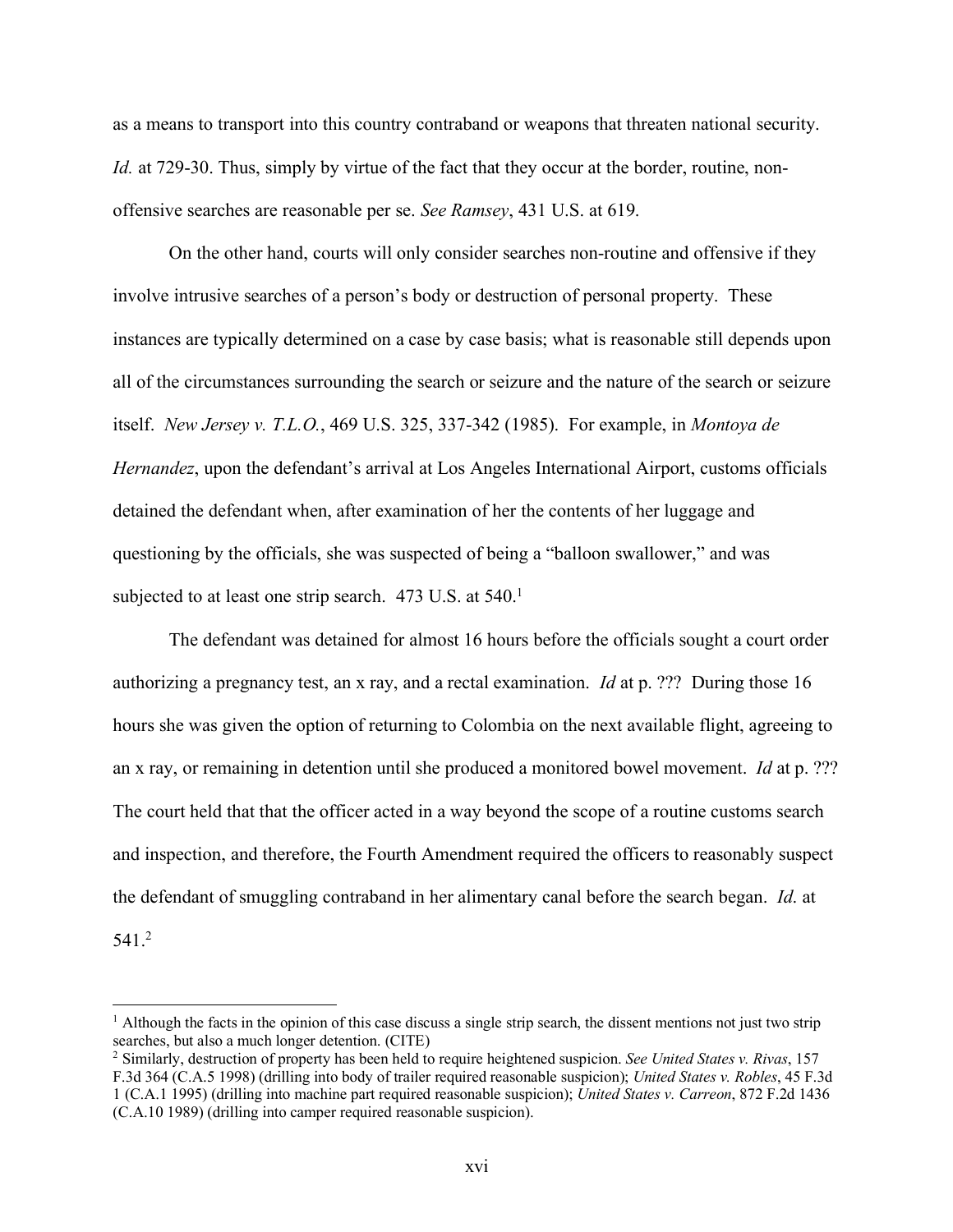Here, Officer Stubbs, upon finding Petitioner's iPhone, laptop, three external hard drives, and four USB drives, first confirmed that they were disconnected from the internet, and then manually searched the devices without any assistance. (R. at 2). After returning the iPhone to Petitioner, Officer Stubbs then sought the assistance of ICE Agent Cullen and her forensic software. (R. at 3). This process only took a few hours, revealed only documents saved on the device and evidence of a malware program. (R. at 3). This search lasted a relatively short period of time, did not destroy any of Petitioner's personal property, and did not subject Petitioner to exposure of any intimate body parts. By no respect did this search exceed what is routine. Indeed, nothing about Officer Stubbs' or Agent Cullens' actions could be colored as "offensive."

While the actions of Officer Stubbs and Agent Cullens may have violated Petitioner's Fourth Amendment rights had they taken place in the interior, fell well within what is routine and non-offensive for a border search. Therefore, this Court should find that reasonable suspicion was not required at the outset of the forensic search of Petitioner's laptop, hard drives, and USB devices, and this Court should affirm the holding of the Fourteenth Circuit Court of Appeals.

B. No Distinction Should be Drawn Between Forensic and Non-Forensic Border Searches, and Such a Holding Would Not Contradict the Justifications Behind *Riley v. California* and Its Progeny.

In *Riley v. California*, this Court found that the police generally may not, without a warrant, search digital information on a cell phone seized from an individual who has been arrested. 134 S. Ct. at ???. The court discussed extensively the implications of new technology on the criminal justice system, however limited its finding to the search incident to arrest exception to the warrant requirement, as a phone search would not typically support the justification for a search incident to arrest. *Id.*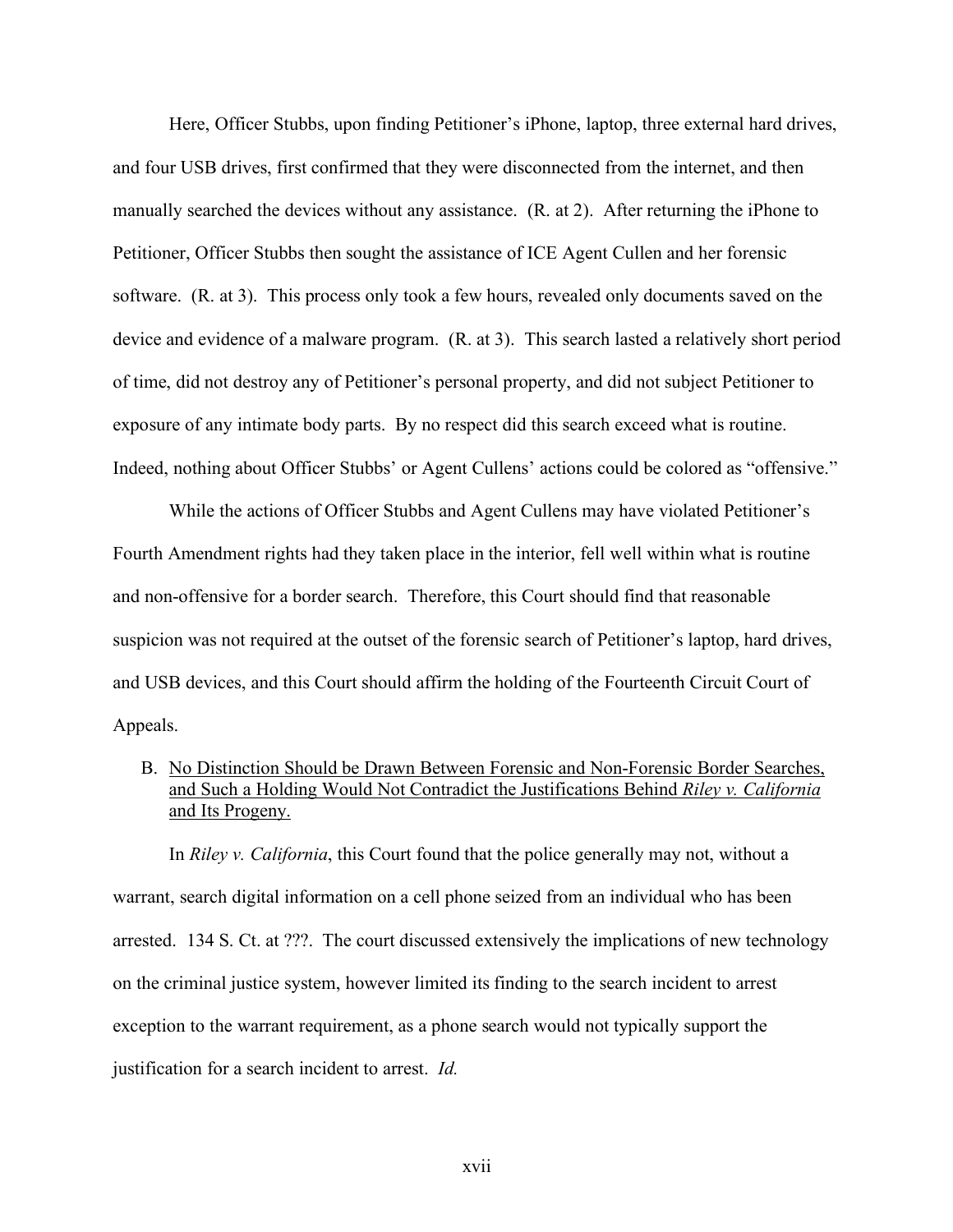In finding that officers may not generally search the contents of an arrestee's phone, the court acknowledged that cell phones are such a pervasive and insistent part of daily life, a "proverbial visitor from Mars might conclude they were an important feature of human anatomy." *Id.* at 2484. In balancing this somewhat unprecedented interest of individual privacy against that of the government's interests, the court explained its logic: rather than requiring a "case-by-case adjudication," the question instead is whether application of the search incident to arrest doctrine to this particular category of effects would "*untether the rule from the justifications underlying the...exception*." *Id.* at 2485 (emphasis added) (finding that the justification behind a search incident to arrest relates only to the safety of officers and the need to prevent the destruction of evidence, the court found no reason to permit such intrusive searches which would not advance those concerns) The court found the concerns of "harm to officers and destruction of evidence"—did not "ha[ve] much force with respect to digital content on cell phones," *United States v. Touset*, 890 F.3d 1227, 1235 (11th Cir. 2018). Notably, the court limited the effect of its holding, expressly stating that other case-specific exceptions may still justify a warrantless search of a particular phone. *Riley*, 134 S. Ct. at 2494.

The justification for border searches, on the other hand, carries much more force with forensic searches. Indeed, "digital" contraband poses the same exact "risk" of unlawful entry at the border as its physical counterpart. *Touset*, 890 F.3d at 1235. If anything, the advent of sophisticated technological means for concealing illicit materials only heightens the need of the government to search property at the border unencumbered by judicial second-guessing. *Id.* at 1235.

At the border, customs officials have more than merely an investigative law enforcement role. They are also charged, along with immigration officials, with protecting this Nation from entrants who may bring anything harmful into this country, whether that be communicable diseases, narcotics, or explosives.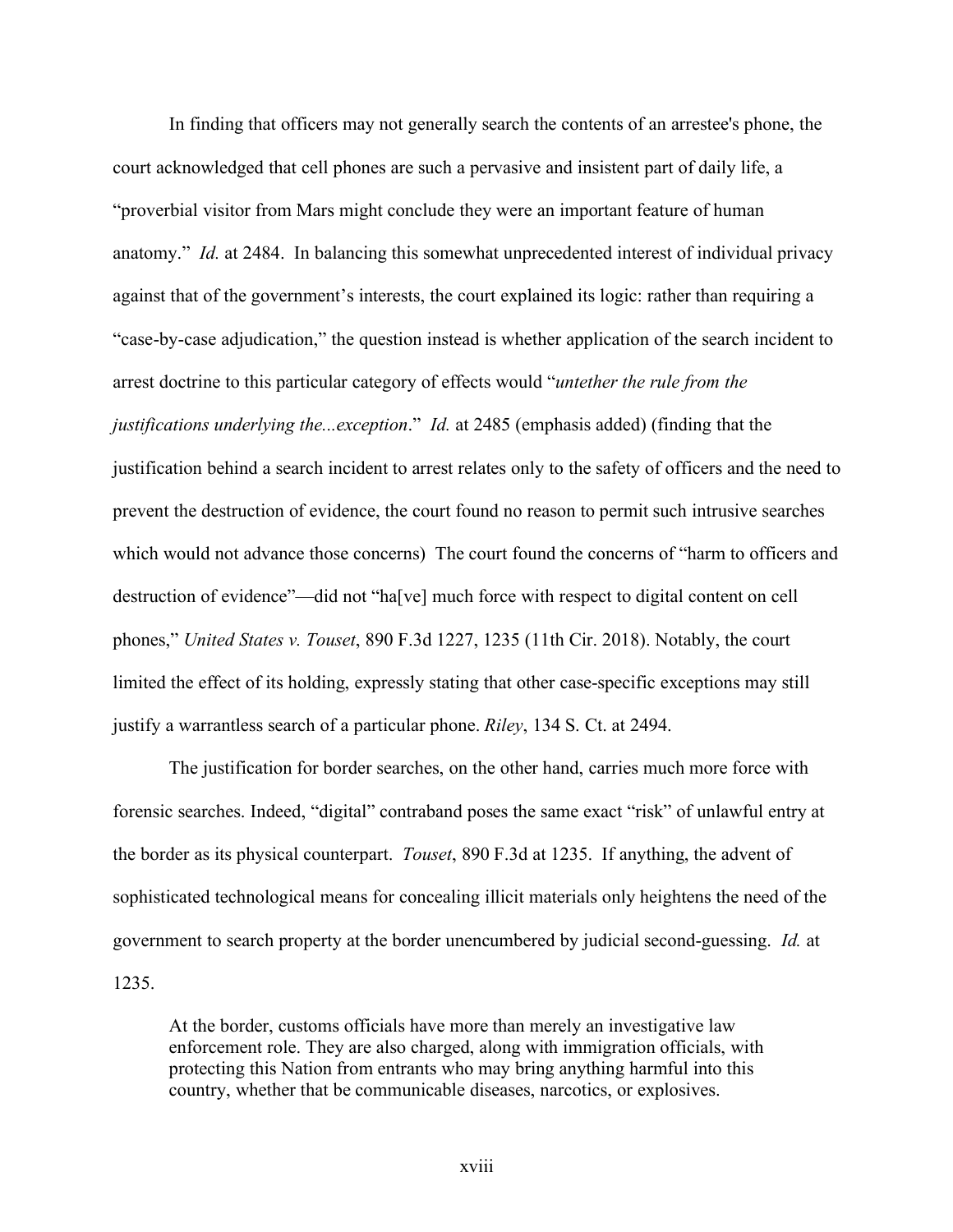*Montoya de Hernandez*, 473 U.S. at 544. Due to this justification, the limits to searches at the border have historically considered only the "personal indignity" of a search, not its extensiveness. *United States v. Vega-Barvo*, 729 F.2d 1346, 1349 (11th Cir. 1984). The courts have been similarly unwilling to distinguish between different kinds of property at the border. *Touset*, 890 F.3d at 1233. Moreover, the "readily mobile" characteristic of technology and its capacity to contain the same illicit materials that the government has attempted to exclude at our borders for years leans in favor of the exceptions justification rather than against it. *See California v. Carney*, 471 U.S. 386, (1985) (finding that officers may enter a mobile home with less suspicion than that required for a typical home due to its "readily mobile" characteristics and the reduced expectation of privacy in a vehicle); *see also Arnold*, 533 F.3d at 1009–10.

The justification behind the border search exception to the warrant requirement of the Fourth Amendment relies upon Congress' broad power to prevent prohibited articles from entry. U.S. Const. art. I, § 8, cl. 1. Certainly, a primary purpose of the border exception relates to the government's interest in "stamping out" criminal activity at its own borders. *See Osborne v. Ohio*, 495 U.S. 103, (1990); *Touset*, 890 F.3d at 1232. It is unquestionable that criminals utilize technology to transport illicit materials - including items like stolen bank account numbers and pins - across the United States border, and Petitioner is no exception. (R. at 3). This falls squarely within the type of action border searches have been utilized to prevent since its inception.

The transportation of contraband across the border is more than just "tethered" to the justification of the border search exception - it is at the heart of it. Thus, holding that reasonable suspicion is not required at the outset of a routine, non-offensive border search would be in line with the logic of *Riley* and its progeny.

xix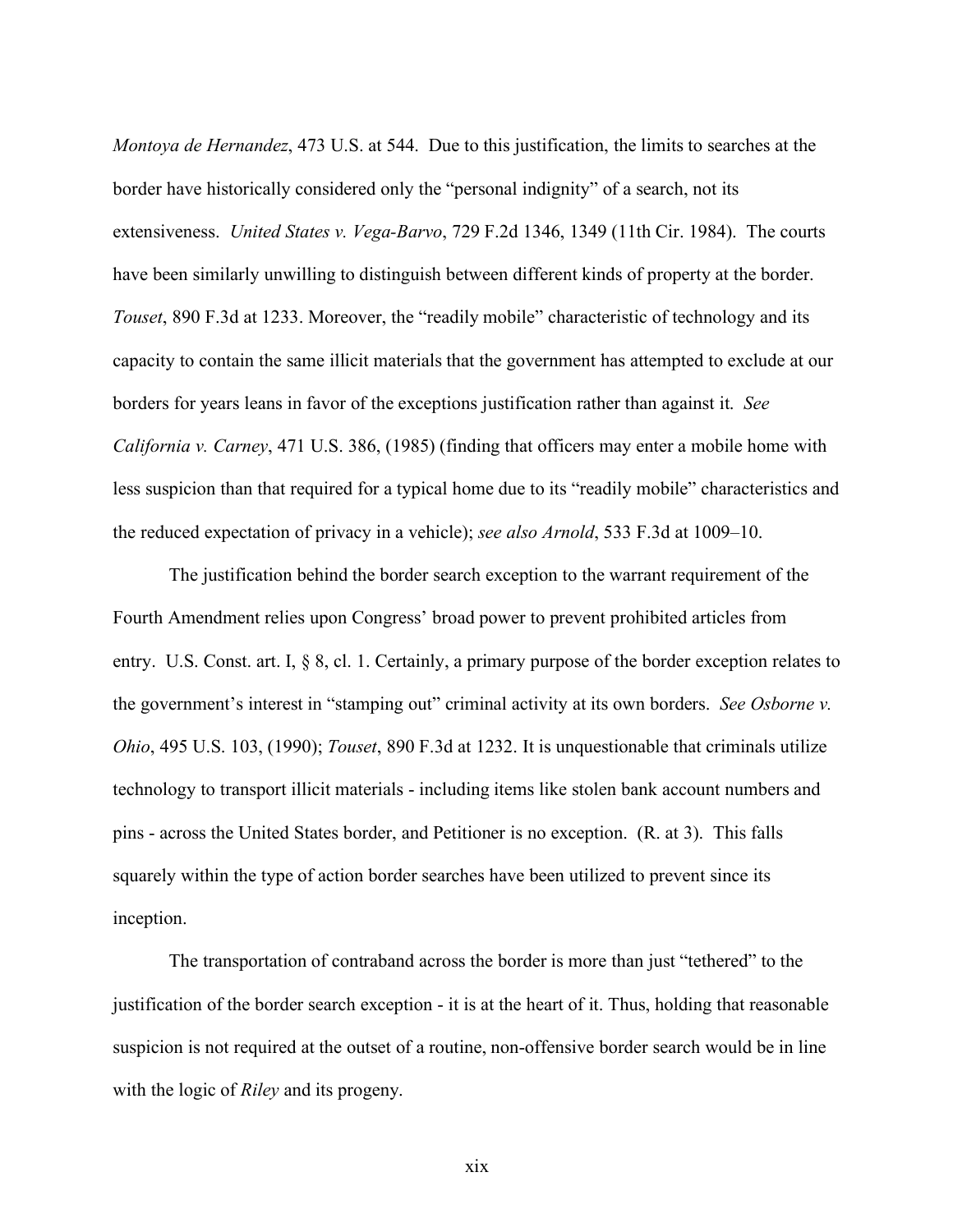C. Even If This Court Crafts a New Rule, Heightening the Suspicion Requirement for Forensic Searches at the International Border, the Application Should Be Limited to Highly Intrusive Searches and Officer Stubbs's Search Was Not Invasive Enough to Trigger This New Standard.

"The plenary authority of the Federal Government to conduct searches and inspections of persons and merchandise crossing our nation's borders is well-established and extensive; control of the border is a fundamental principle of sovereignty." *United States v. Flores-Montano*, 541 U.S. 149, 153 (2004). Other than considering "intrusive searches of the person," the Supreme Court has suggested, "that some searches of property are so destructive as to require" particularized suspicion - but has hesitated to limit the Federal Government's powers to conduct searches at the border.<sup>3</sup> *Id.* at 155-56.

When forensic searches are conducted in a limited manner at the border, they are not so intrusive or destructive as to demand reasonable suspicion at the outset. In *United States v. Romm*, 455 F.3d 990 (9th Cir. 2006), when border agents told the defendant they needed to search his laptop for illegal images, the defendant did not protest. ICE conducted a preliminary forensic analysis of the hard drive in the defendant's laptop and discovered ten images of child pornography. *Id.* at 994-95. The court found that the "routine" border search of the defendant's laptop was reasonable regardless of where, when, or how the pornography had been obtained. *Id.* at 997. Similarly, precedent does not support a finding that a search which occurs in an otherwise ordinary manner, is "particularly offensive" simply due to the storage capacity of the object being searched. *See California v. Acevedo,* 500 U.S. 565, 576, (1991). When there is no basis in the record to support the contention that the manner in which a search occurred was

 <sup>3</sup> Courts have expressly repudiated the "least restrictive means test" in the border search context. *See United States v. Cortez-Rocha*, 394 F.3d 1115, 1122 (9th Cir. 2005) (refusing to craft a least restrictive means test for border control vehicle searches, and equally refusing to tie the hands of border control officers in completion of their duties).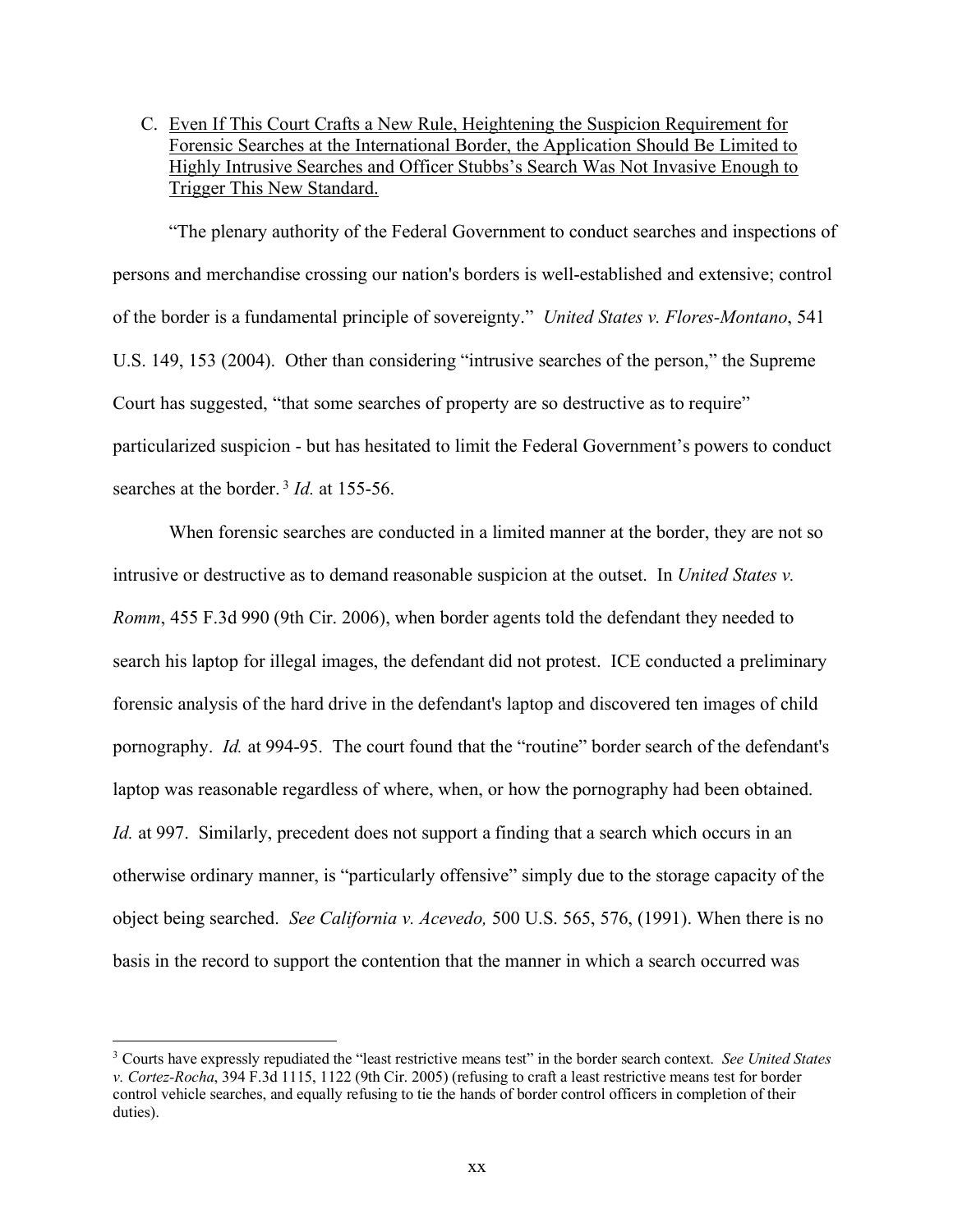"particularly offensive" in light of other searches allowed by the Supreme Court, the actions of the agents will be found lawful. *Arnold*, 533 F.3d at 1010.

Only when time consuming forensic searches are conducted off site and divulge information that would not otherwise be found by a manual search will the courts find that reasonable suspicion is required at the outset. The court in *Cotterman* considered a scenario in which border agents seized a laptop at the U.S.-Mexico based in part on the defendant's fifteenyear-old conviction for child molestation. (CITE??) The initial search at the border turned up no incriminating material. (CITE??) Only after Cotterman's laptop was shipped almost 170 miles away and subjected to a comprehensive forensic examination were images of child pornography discovered - images that seemingly had been deleted from the computer's memory. *Id.* at 962- 63. Moving the laptop to a specialized lab at a distant location highlighted that the search undertaken there was an extensive one, but more importantly, the court found that the comprehensive and intrusive nature of a forensic examination triggered the requirement of reasonable suspicion. *Id.* at 962-63. The court concluded stating, that although past decisions like those in *Romm* and *Arnold* had expressed broad powers of the Federal Government to conduct searches at the border, this case was not so simple a search as to permit a suspicionless forensic examination. *Id.* at 960 n. 6. The court also provided guidance, and explained that the Fourth Amendment reasonableness requirement called for officers to make commonsense differentiations between simple reviews of files on an electronic device and the application of computer software to analyze a hard drive - utilizing the latter only when the agents possess a "particularized and objective basis for suspecting the person stopped of criminal activity." *Id.* at 967.

xxi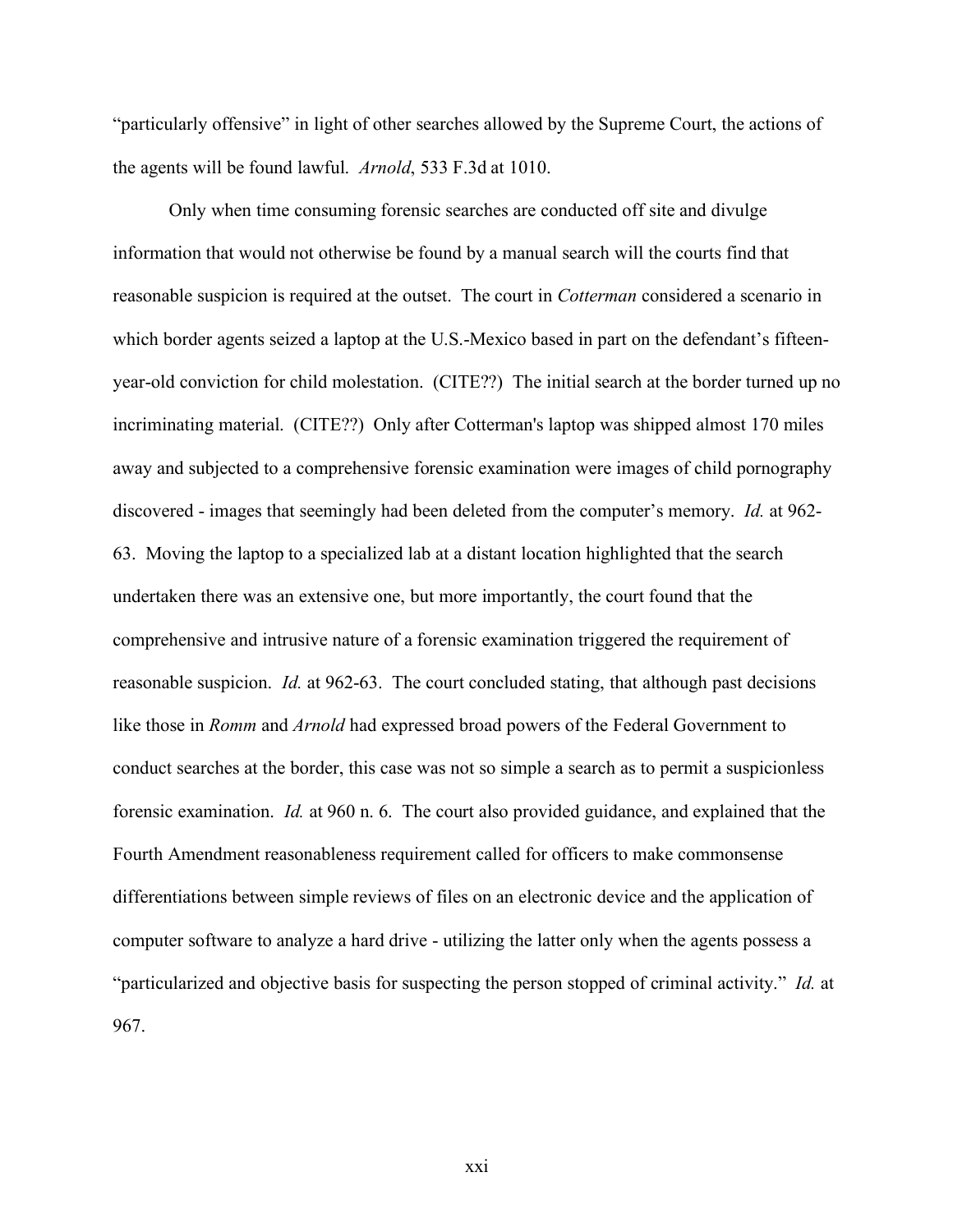Here, Officer Stubbs began a routine search in compliance with CBP directives by placing the iPhone on airplane mode and ensuring that the laptop was disconnected from wireless internet before manually searching the device. (R. at 2; Dir. No. 049A, 5.1.2). From there, Agent Cullen conducted what CBP classifies as a "basic" forensic search: although utilizing external equipment, Agent Cullen employed the forensic search software merely to inspect only the password locked files and programs installed on the devices. (R. at 2-3; Dir. No. 049A, 5.1.3- 5.1.4, 5.3.1, 5.3.4). Agent Cullen did not access internet searches, internet history, or make any attempt to find previously deleted documents. (R. at 2-3). Officer Stubbs and Agent Cullen, unlike the border officers in *Cotterman*, did not unduly prolong their search, did not remove the devices to a distant secondary location, and did not use the forensic search program to access anything that could not be found by a skilled agent conducting a manual search.

Even if this Court wishes to impose a new standard of reasonable suspicion for advanced forensic searches at the border, Officer Stubbs and Agent Cullen conducted a reasonably limited and basic forensic search of Petitioner's laptop. Because there exists no factual basis in the record to support the contention that the manner in which a search occurred was "particularly offensive" in light of other searches upheld by the Supreme Court or the Circuit Courts, the actions of the agents should be found lawful.

### III. LAW ENFORCEMENT'S LIMITED REQUESTS FOR HISTORICAL CELL-SITE LOCATION INFORMATION DID NOT AMOUNT TO SEARCHES UNDER THE FOURTH AMENDMENT.

This Court should affirm the Fourteenth Circuit Court of Appeals and hold that law enforcement's requests for cell-site location information ("CSLI") did not violate Petitioner's Fourth Amendment rights. The Fourth Amendment prohibits "unreasonable searches and seizures" and requires the Government to obtain warrants supported by probable cause before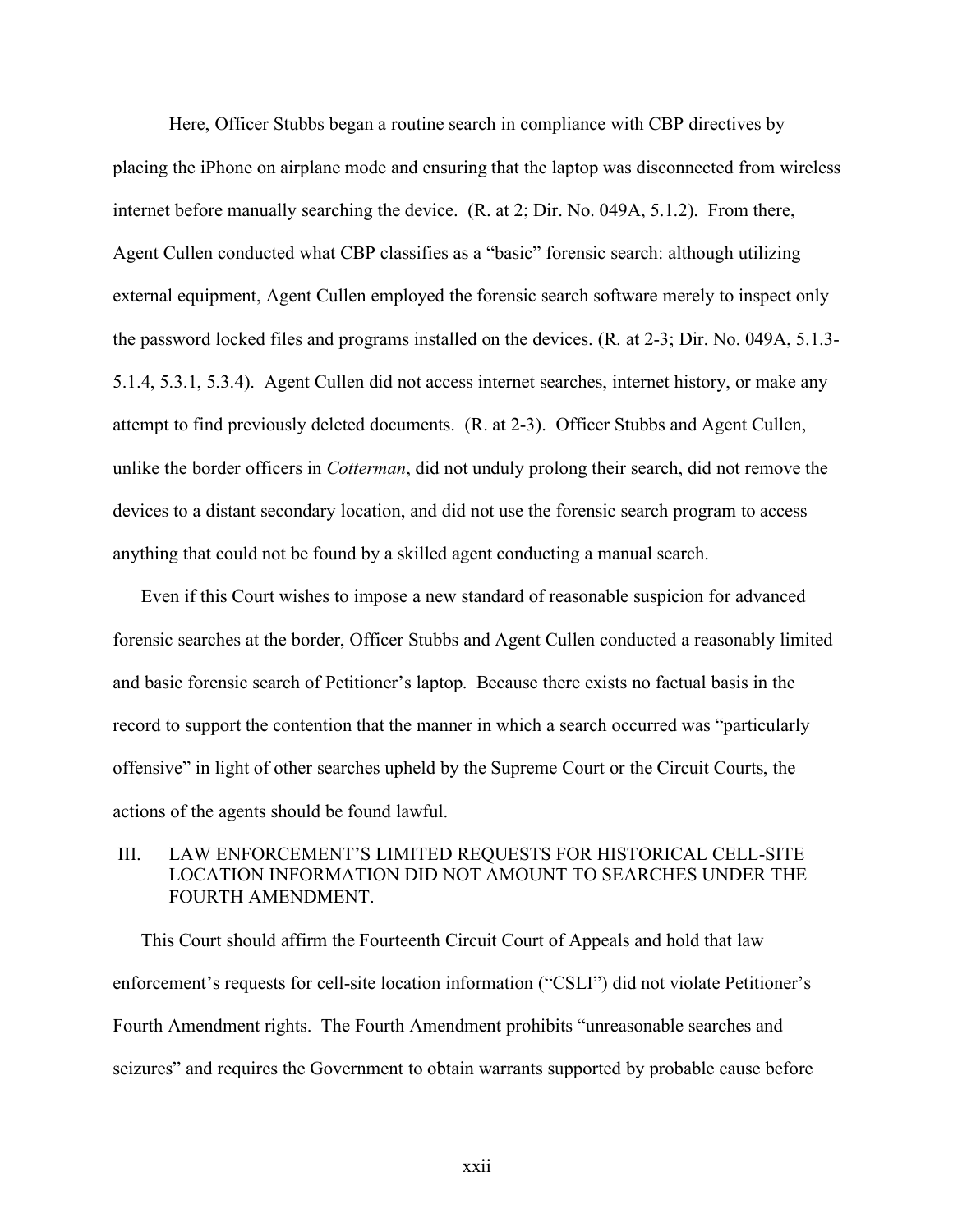conducting a "Fourth Amendment search," U.S. CONST. amend. IV, or a search that is so intrusive that it violates a person's reasonable expectation of privacy. *See Katz v. United States*, 389 U.S. 347, 351 (1967).

Before this Court decided *Carpenter v. United States*, 138 S. Ct. 2206 (2018), law enforcement could obtain extended periods of CSLI from cell-service providers without a warrant by offering "specific and articulable facts showing that there are reasonable grounds to believe" that the records "are relevant and material to an ongoing investigation." Section 2703(d) of the Stored Communications Act [hereinafter SCA]. Now, after *Carpenter*, law enforcement is required to obtain a warrant before compelling seven or more days of CSLI because individuals have a reasonable expectation of privacy in extended periods of location monitoring as captured by CSLI. 138 S. Ct. at 2221.

A. This Court's Restrictions on CSLI Records in *Carpenter* Do Not Extend to the Three-Day Records or the Weekday Records Because They Were Sufficiently Limited and Do Not Elicit the *Carpenter* Court's Privacy Concerns.

In *Carpenter*, by a 5-to-4 majority, the Court held that the Government may not compel production, without first obtaining a search warrant, of more than one week's worth of CSLI from third-party cell phone service providers. *Id.* The Court declined to say whether there was "a limited period for which the Government may obtain an individual's historical CSLI free from Fourth Amendment scrutiny." *Id.* at 2217 n. 3.

In *Carpenter*, the Government requested two SCA-orders; one compelling Sprint to provide seven days of the defendant's historical CSLI and another compelling a different provider to disclose another 127 days of CSLI. *Id.* at 2212. The CSLI production amounted to 12,898 location points cataloging the defendant's movements and, as this Court describes, an "allencompassing record of [Carpenter's] whereabouts." *Id.* at 2217.This Court recognized that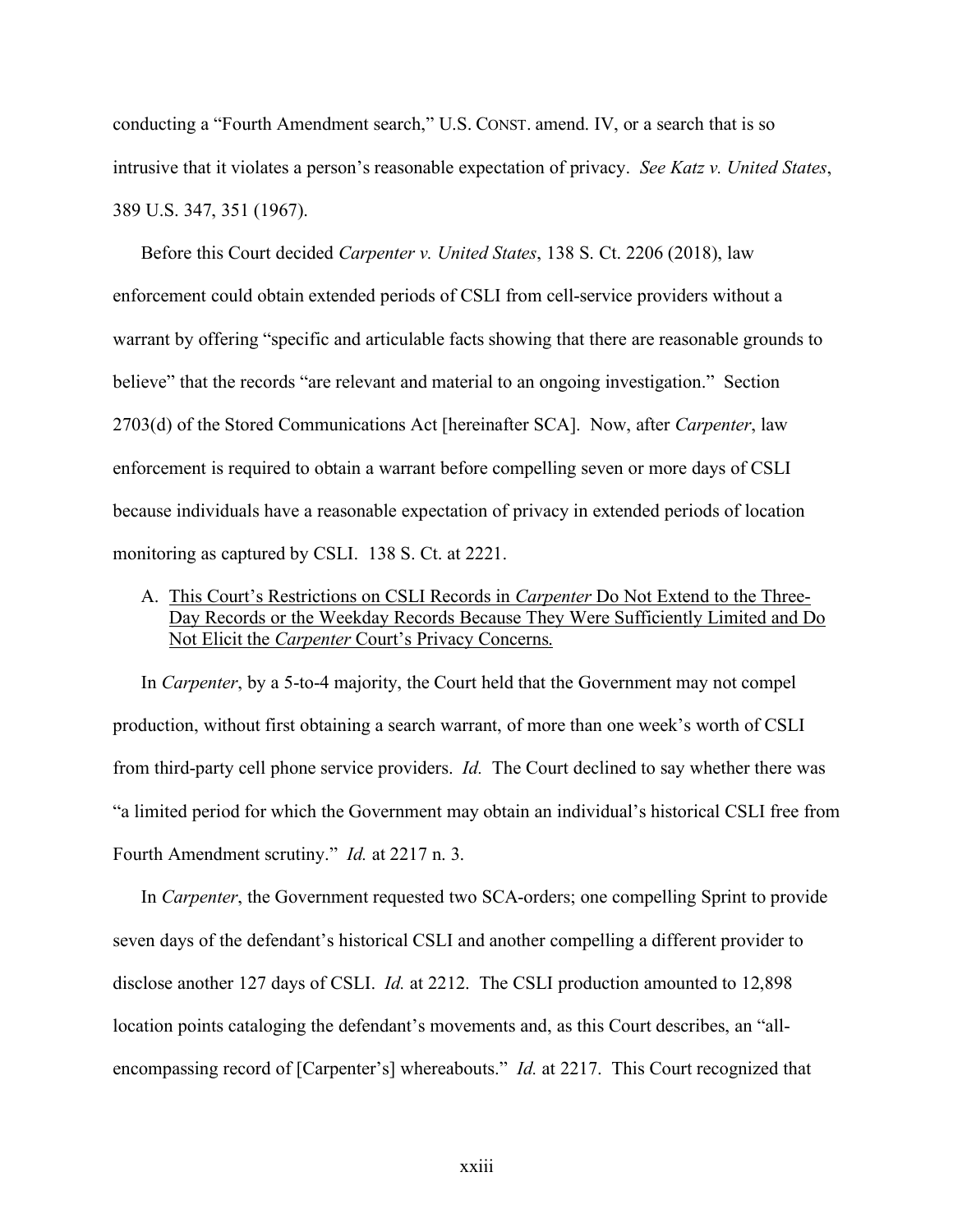prolonged CSLI requests could potentially allow law enforcement to backtrack a suspect "every moment of every day for five years" because wireless carriers maintain those records "for up to five years." *Id.* at 2217-18.

However, not all CSLI requests are as expansive as the ones in *Carpenter*, and as *Carpenter* notes, "[it] is certainly not to say that all orders compelling the production of documents will require a showing of probable cause." *Id.* at 2222. Just like "longer term GPS monitoring in investigations of most offenses impinges on expectations of privacy," *Carpenter*, 138 S. Ct. at 2215 (quoting *United States v. Jones*, 565 U.S. 400, 430 (2012) (Alito, J., concurring)), requests for longer periods of CSLI implicate the Fourth Amendment.

1. The *Carpenter* Majority Was Predominantly Concerned with the Amount of Time that the CSLI Allowed the Government to Monitor Carpenter's Movements.

In *Carpenter*, the Court proscribed warrantless requests for CSLI records that allow law enforcement to "chronicle a person's past movements *over an extended period of time*." 138 S. Ct. at 2221. The *Carpenter* majority dedicated most of its analysis to privacy concerns that emerge when an individual is tracked for longer periods of time, first by distinguishing shortterm public tracking approved in previous cases from long-term surveillance of a person's every move. *See id.* at 2215; *see also United States v. Tirado*, No. 16-CR-168, 2018 WL 3995901, at \*2 (E.D. Wis. Aug. 21, 2018). *Carpenter* also emphasizes the duration of personal information disclosure; "society's expectation has been that law enforcement agents and others would not and indeed, in the main, simply could not—secretly monitor and catalogue every single movement . . . for a very long period." 138 S. Ct. at 2217 (quoting *Jones*, 565 U.S. at 430).

Further, *Carpenter* critically relied on *Jones* to bring CSLI under Fourth Amendment protection. *Id.* at 2215. The Court analogized extended periods of CSLI to the "longer term GPS monitoring" in *Jones*. *Id.* This Court also derived its holding from Justice Alito's so-called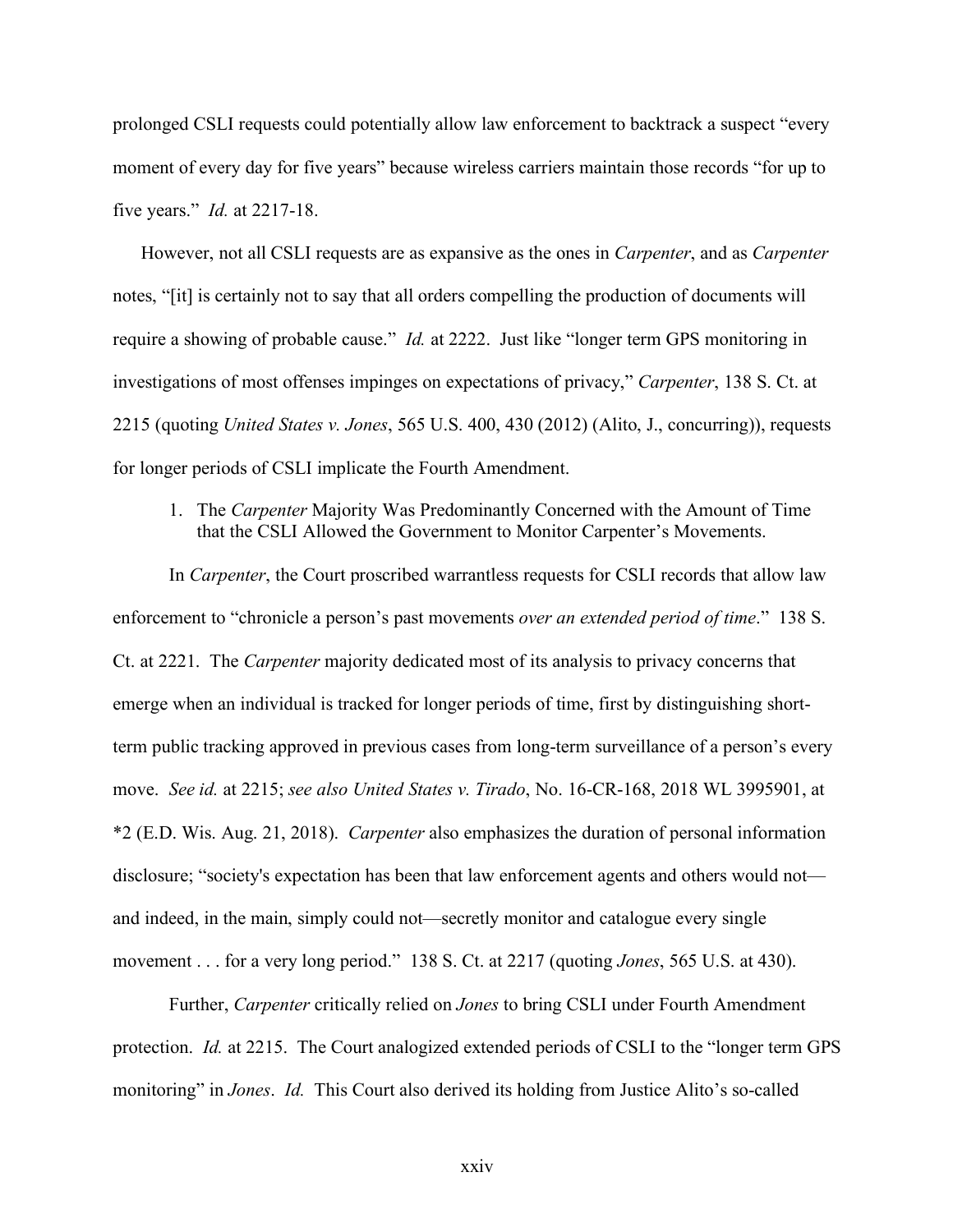"Mosaic theory," which stated that individuals have a reasonable expectation of privacy in information that allows law enforcement to "secretly monitor and catalogue every single movement of an individual's car for a very long period." *Jones*, 565 U.S. at 430 (Alito, J., concurring). Like *Carpenter*, *Jones* was predominantly concerned with the length of location monitoring. *Id.*

In addition to placing significant weight on the duration of the CSLI records in *Carpenter*, this Court expressly refused to hold that historical CSLI requests require probable cause in all instances. 128 S. Ct. at 2221. The narrow holding indicates the persuasiveness of prior precedent distinguishing longer periods of tracking from shorter periods, as well as this Court's recognition that limited CSLI is constitutionally different than the CSLI in *Carpenter*. The Court drew an implied distinction between the CSLI requests in *Carpenter* and more limited CSLI requests when it considerably analyzed the general nature of all CSLI, but only held that a week's worth of CSLI or more requires a warrant. *Id.* The Court left for another day the full interpretation of the Fourth Amendment with respect to all types of CSLI requests, but provided important guidance as to the privacy concerns that are raised when law enforcement is able to track an individual's movement for a substantial period of time.

If the *Carpenter* Court required warrants for limited CSLI requests, it would have ruled on CSLI as a whole, but this Court expressly declined the opportunity to do so. *Id.* Instead, law enforcement is left without necessary guidance as to whether short-term CSLI is still constitutionally attainable. By expressly excluding limited periods of CSLI from the holding in the leading Supreme Court case on CSLI, *Carpenter* initiated a situation where magistrate judges will inconsistently suppress evidence obtained from limited, court-ordered CSLI records.

xxv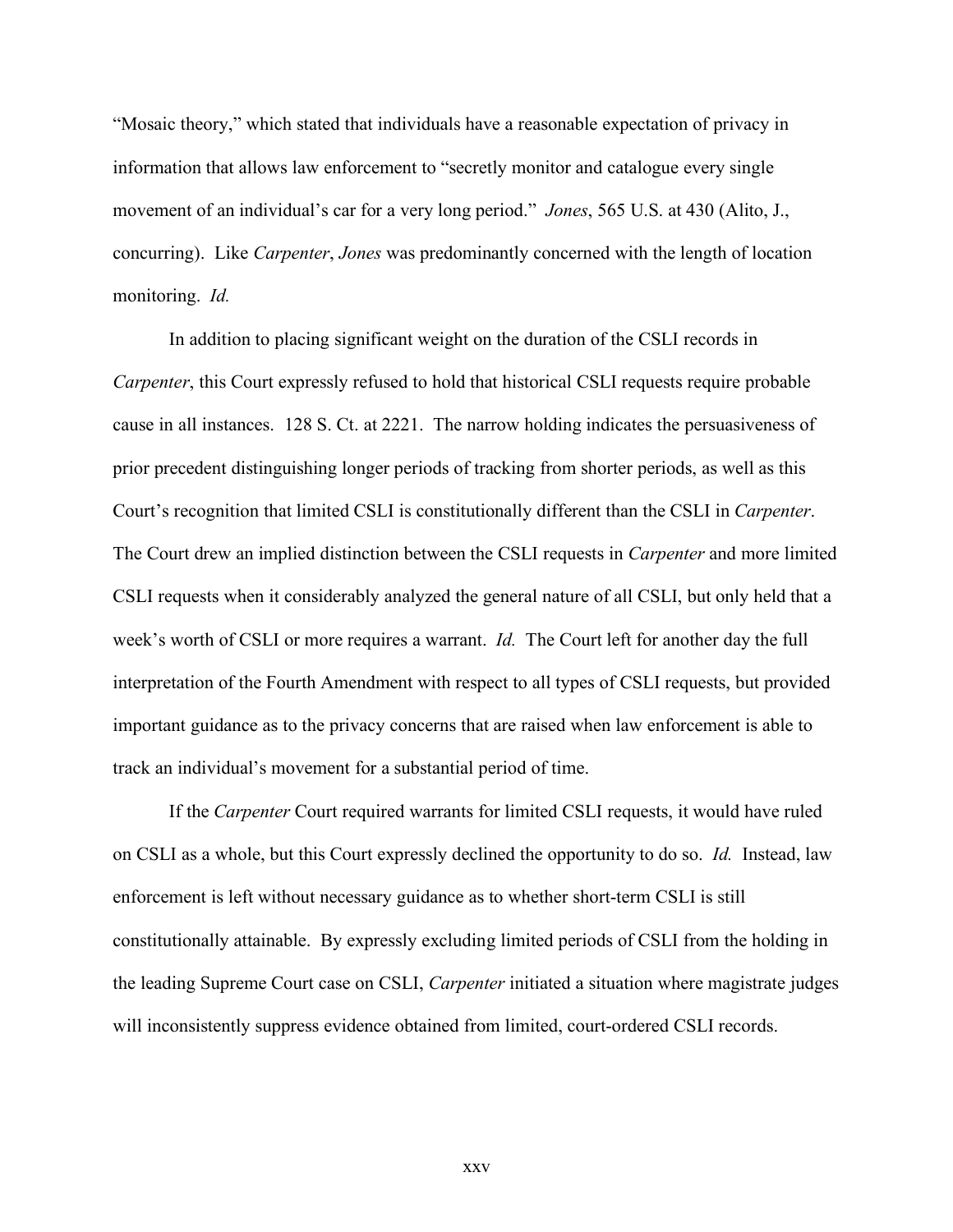Already, the lower courts that have adjudicated Post-*Carpenter* requests for less than a week's worth of CSLI have inconsistently interpreted *Carpenter*. 4

After *Carpenter*, it is possible that prosecutors will encourage law enforcement to err on the side of caution and obtain warrants before any CSLI request, no matter how limited. However, this fails to conform with this Court's longstanding criminal procedure jurisprudence on deterrence and the good faith doctrine. *See generally* Kit Kinports, *Culpability, Deterrence, and the Exclusionary Rule*, 21 WM. & MARY BILL RTS. J. 821 (2013) (describing the Court's recognition of the good-faith exception and role of deterrence in criminal procedure). Not only is law enforcement inadequately deterred, the top four major wireless carriers have continued to produce court-ordered CSLI records, even after the enormous amount of attention drawn to the *Carpenter* oral arguments at the end of 2017. *See* Albert Gidari, *The Practical Impact of Carpenter v. United States*, STANFORD L. SCH.: CTR. FOR INTERNET & SOC'Y (Nov. 30, 2017, 4:36 PM), http://cyberlaw.stanford.edu/blog/2017/11/practical-impact-carpenter-v-united-states.

2. The Three-Day Records and the Weekday Records were sufficiently limited and do not amount to Fourth Amendment searches under *Carpenter*.

Unlike *Carpenter*, this is not a "rare case where the suspect has a legitimate privacy interest in records held by a third party." 138 S. Ct. at 2222 ("The Government will be able to use subpoenas to acquire records in the overwhelming majority of investigations."). The CSLI records obtained by Agent Hale are significantly different than those in *Carpenter* because Agent Hale made particularized requests for less than a week's worth of CSLI to place Appellant at the Mariposa banks at the time of the frauds. Fortunately, Agent Hale's investigation, along with her

 <sup>4</sup> *Compare People v. Simpson*, 88 N.Y.S.3d 763, 771 (N.Y. Sup. Ct. 2018) (holding that *Carpenter* applies to less than a week's worth of CSLI), *and Sims v. State*, No. PD-0941-17, 2019 WL 208631, at \*8 (Tex. Crim. App. Jan. 16, 2019) (declining to extend *Carpenter* to less than a day's worth of CSLI).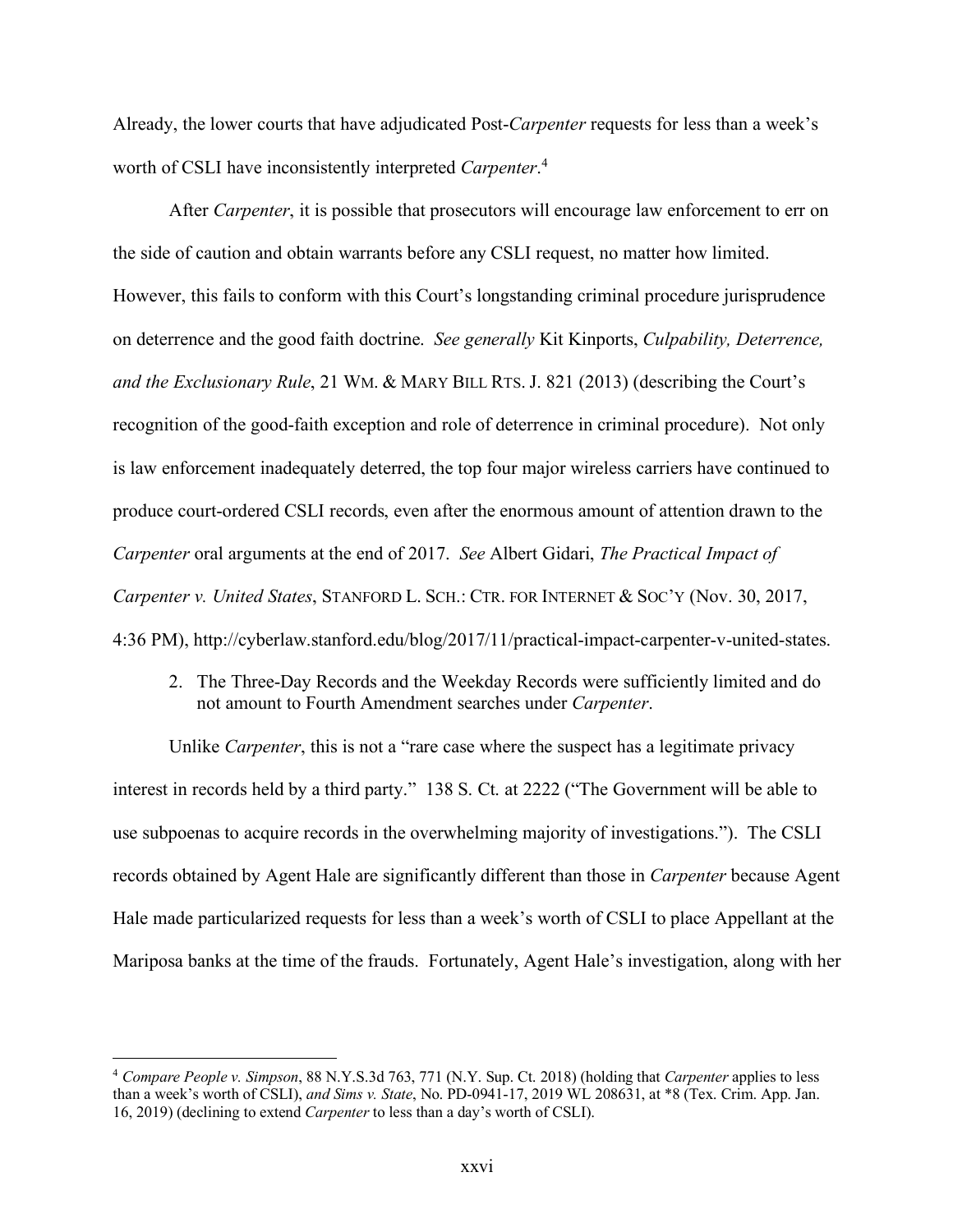sources and evidentiary materials, allowed her to tailor the CSLI requests to small windows of time. (Affidavit in Support of an Application for 2703(d) Court Order).

Unlike the CSLI in *Carpenter*, neither the Weekday Records nor the Three-day Records were extensive enough to provide an "intimate window into a person's life, revealing not only his particular movements, but through them his 'familial, political, professional, religious, and sexual associations.'" *Id.* at 2217. The Three-day Records merely allowed Agent Hale to affirm or deny her major investigative leads that Appellant was at the specific Mariposa banks during the specific three-day timeframe given by the bank manager. Indeed, it was possible that Appellant was innocent and not near the location of the banks at the time of the frauds, which would have ended any further use of the CSLI records.

Although the Three-day Records potentially allowed Agent Hale to track Appellant's movements in and out of private places, such as his home, they were insufficient as to provide an "intimate window" into Appellant's personal life or significant impressions of Appellant's "familial, political, professional, religious, and sexual associations." An individual's location during any three-day span may reveal, at the most, scare sensitive information, in stark contrast to the location data provided by the CSLI in *Carpenter*.

The Weekday Records also fall outside the privacy concerns in *Carpenter*. The privacy interest in tracking an individual during business hours on weekdays more closely resembles that in *United States v. Knotts*. 460 U.S. 276, 284 (1983) (holding that concealing a tracking device in chemicals purchased by a suspect and monitoring the transport of the chemicals by vehicle outside private premises is not a Fourth Amendment search). The *Knotts* Court reasoned that when a suspect voluntarily shares his vehicle's location with the public by driving it on "public thoroughfares," no reasonable expectation of privacy of his movements exists. *Id.* at 281.

xxvii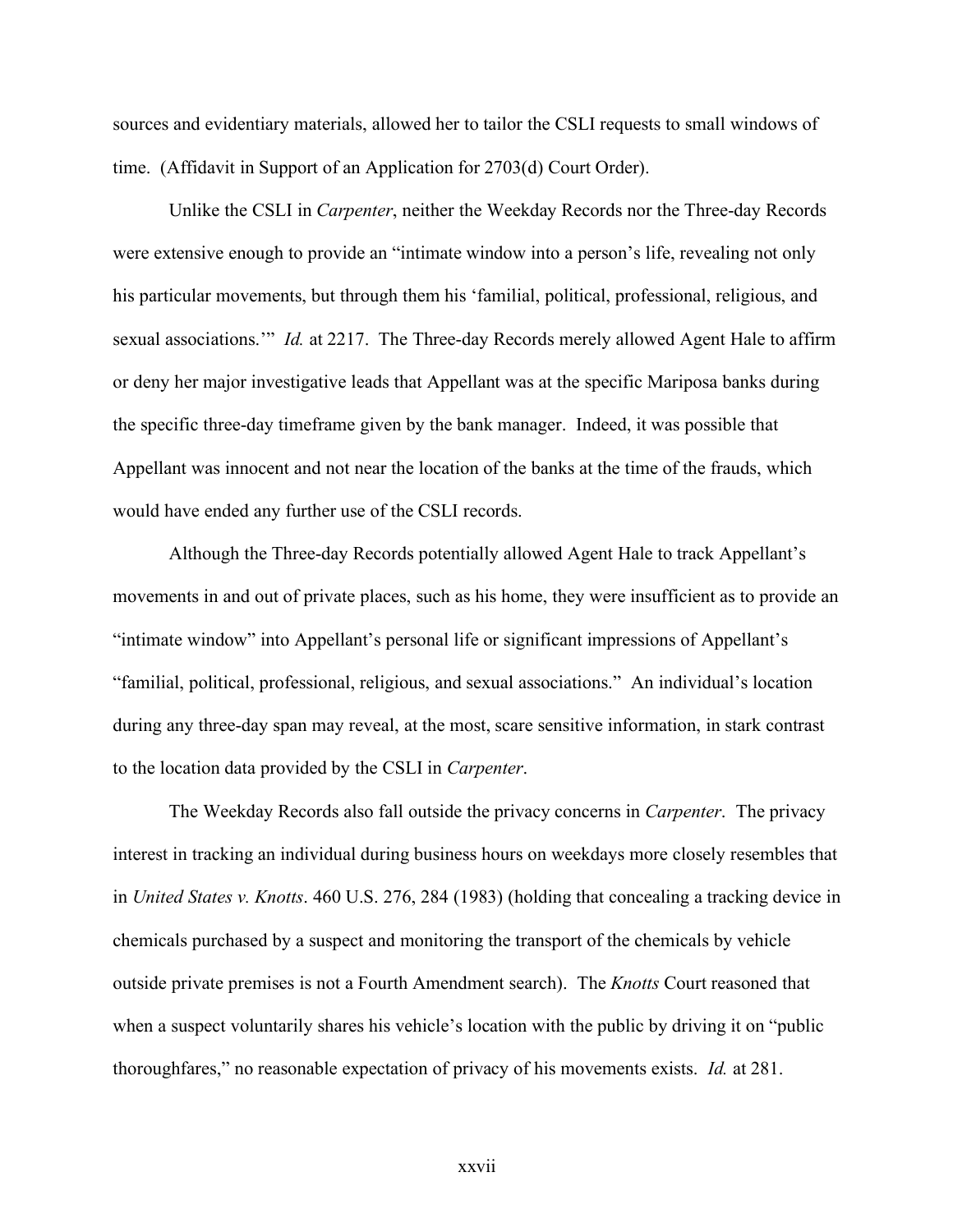Visual surveillance from public places would have revealed the same information, and the fact that the officers in *Knotts* used a beeper does not elevate the tool to Fourth Amendment scrutiny. *Id.* at 282.

Similarly, here, Appellant has no reasonable expectation of privacy in his public, daytime movements from bank to bank, likely using "public thoroughfares." The Weekday Records were also limited to the banks' hours of operation, which is the only time anyone can access or has accessed the Mariposa Bank ATMs, (Aff. ¶ 17), and law enforcement could have obtained the same information if they had officers conducting visual surveillance at those banks. However, this would have been far more costly, and under the same reasoning as this Court in *Knotts*, it should not elevate the Weekday Records to Fourth Amendment scrutiny.

Although the Weekday Records span two weeks, they amount to 100 hours of CSLI and do not reveal the one week or more of location data protected by *Carpenter*. And this was not a "deliberate attempt to side-step *Carpenter*," (R. at 16), but rather it was an attempt to limit on the potential intrusiveness on Appellant's location tracking. This was part of law enforcement's effort to strictly tailor the location data to either place Appellant at the banks at the time of the frauds or not. Moreover, the Mariposa Bank ATMs are inaccessible outside of those business hours and there are no reports or surveillance evidence showing that they were unauthorizedly accessed outside of working hours. (Aff. ¶ 17). This was not a "creative way to get around Fourth Amendment rights" and "circumvent Carpenter," (R. at 16); instead, it serves as a prime example of the kind of particularized CSLI request where *Carpenter's* privacy concerns are significantly diminished.

The *Carpenter* Court also expressed concern over law enforcement's ability to track everyone's location, not just Carpenter's. 138 S. Ct. at 2219. Here, however, the Three-day

xxviii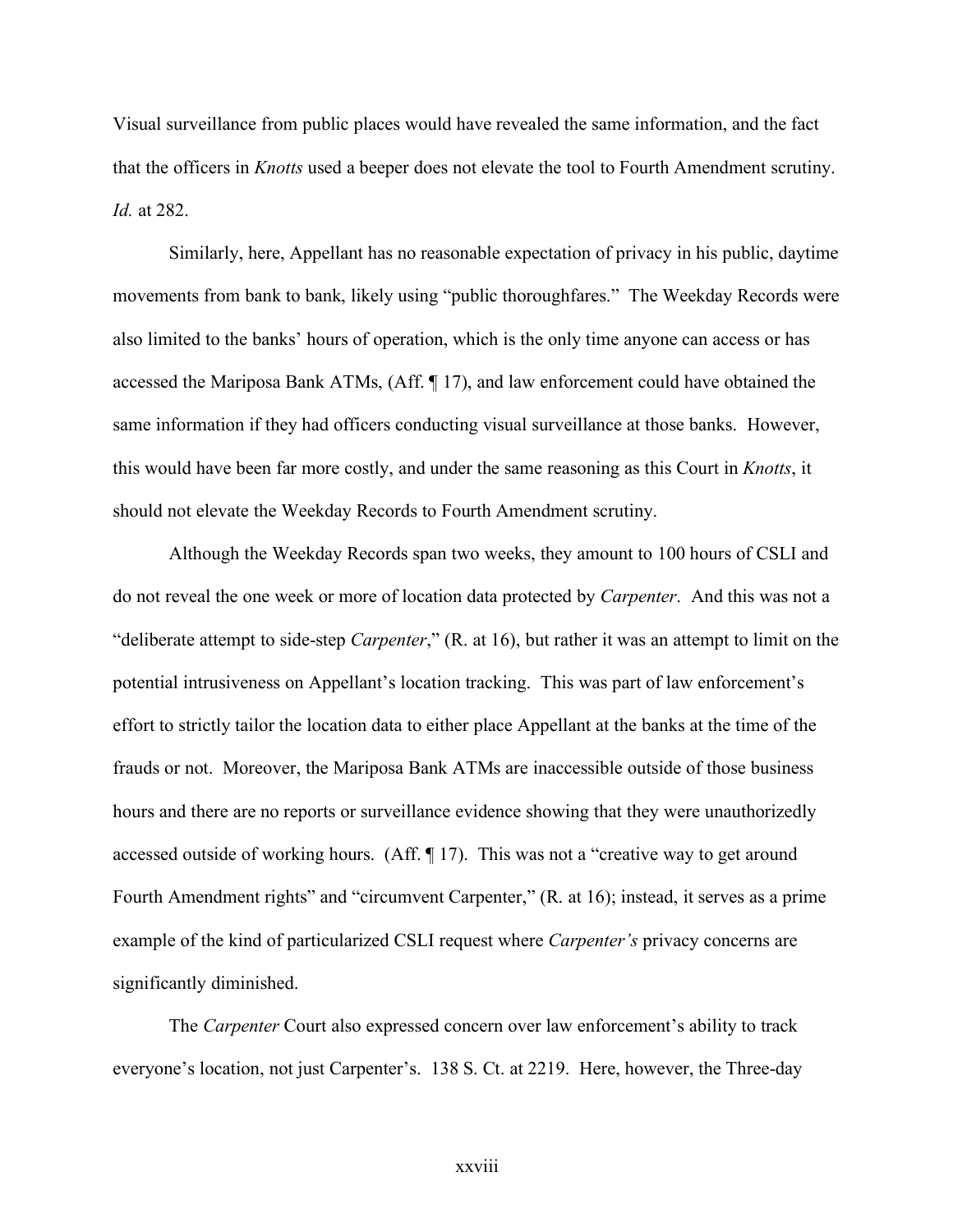Records were limited to one suspect and the Weekday Records were limited to that same suspect and the suspected abettor in the fraud scheme, Dolores Abernathy. (R. at 5). Agent Hale limited the first Three-day Records request to Appellant, and only included Ms. Abernathy in the second request for Weekday Records because the Three-day Records placed Appellant in Sweetwater, but not Escalante, and Ms. Abernathy was the secondary suspect. (R. at 5). The Three-day Records were either too limited or the varying degrees of cell-tower accuracy in Sweetwater and Escalante allowed just the Sweetwater towers to pick up Appellant's location during the threeday span. It is evident that Agent Hale took significant steps to gather only the information necessary for the investigation because she confined her first request too much that a second limited request was required to locate Appellant in Escalante during the relevant time period.

*Carpenter* emphasizes the uniquely intrusive nature of CSLI, but just because CSLI is robust does not mean that it is always accurate or reliable. 138 S. Ct. at 2225 (Kennedy, J., dissenting) ("In rural areas cell-site records can be up to 40 times more imprecise."). Indeed, here, the accuracy of CSLI in Escalante is 50 times more imprecise than its West Texas neighboring city, Sweetwater. (Aff. ¶ 11-12). Sweetwater's cell-towers often capture CSLI within 50 feet of a phone's location while Escalante's cell-towers tend to only capture accurate CSLI within 1000 feet of the phone. (Aff. ¶ 11-12). Cell-site location data can vary immensely depending upon the accuracy and reliability of the cell-towers, and many suburban cities, like Escalante, will produce lower volumes of location points, especially when CSLI requests are for short periods of time.

The Three-day Records, which provided just 72 hours of CSLI to locate Appellant in Sweetwater, generated more location points per hour than the Weekday Records, which provided 100 hours of CSLI to locate Appellant in Sweetwater, due to the significant differences between

xxix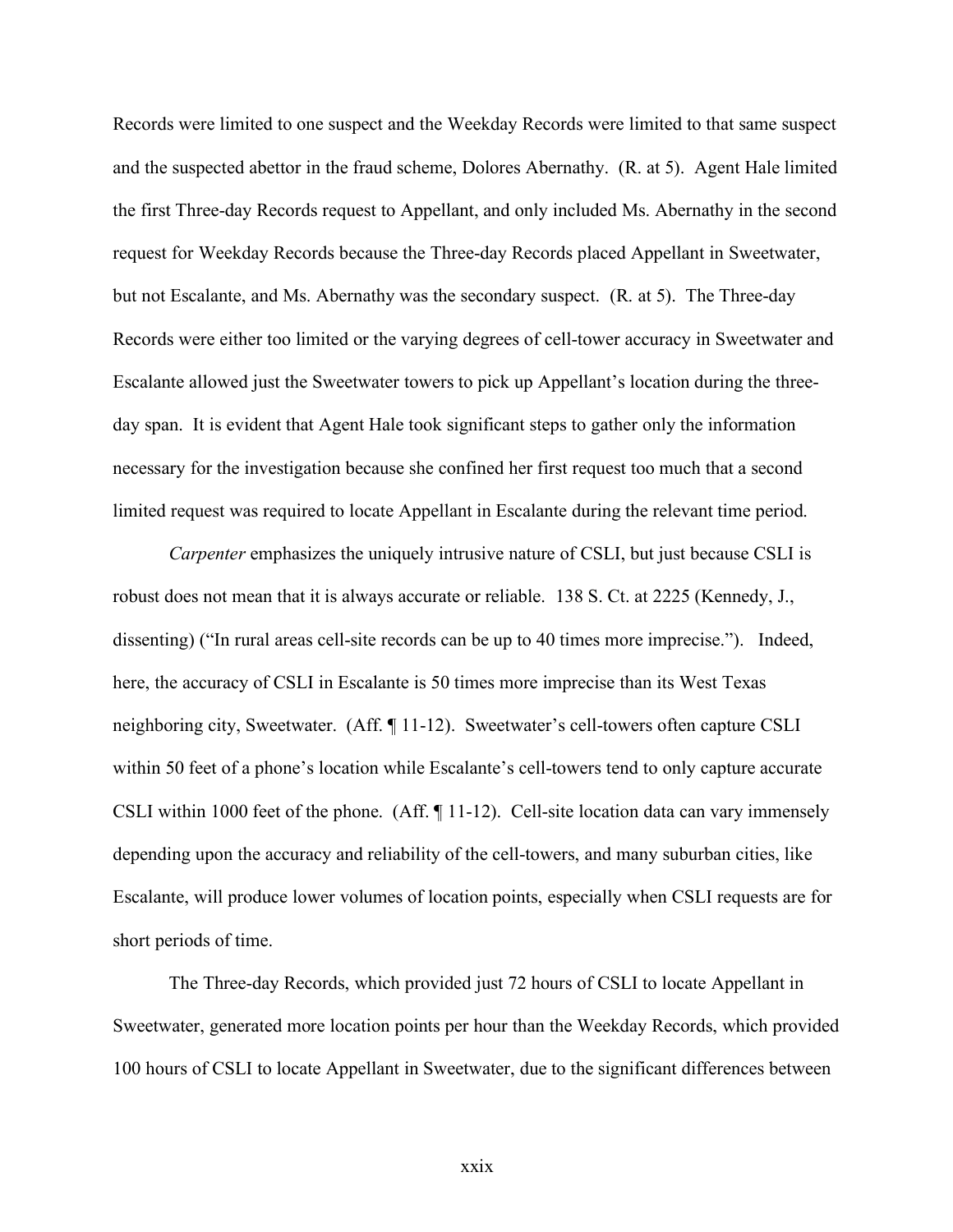the two cities' cell-tower infrastructure. Thus, both sets of CSLI records likely produced comparable numbers of location points. They were also certainly lower than the 12,898 location points in *Carpenter* that allowed law enforcement to catalog Carpenter's movements for an unreasonable amount of time.

Although the cell-towers in Sweetwater can sometimes provide more accurate location information than GPS tracking, (Aff. ¶ 11), this is atypical of CSLI because cell-towers do not continually track an individual like GPS does, and as a result, CSLI often only reveals intermittent location tracking. Sweetwater is also a uniquely large, densely populated city in Texas where many small cell-towers are set up, in addition to larger cell-towers, to enhance cell service that is blocked by the many tall buildings in Sweetwater. (Aff. 11). Appellant's location data derived from the Three-day Records while Appellant was in Sweetwater was likely very minimal because although Sweetwater's cell-towers are uniquely precise, Appellant was only in Sweetwater for one of the three days his location was tracked. (R. at 5).

In summary, the *Carpenter* Court was drawn to its narrow holding after analyzing the nature of extended CSLI records and determining that individuals have a reasonable expectation of privacy in the "pervasive tracking" of their location. More limited periods of CSLI do not implicate the same privacy concerns, which is likely why the Court intentionally directed its holding to seven days or more of CSLI after completing its analysis on CSLI generally. Therefore, the Three-day Records and the Weekday Records are beyond the scope of *Carpenter*.

### B. Any Further Restrictions on CSLI Records Would Unduly Impede Serious Criminal Investigations, Offend Congress's Purpose, and Deviate from this Court's Fourth Amendment Precedent.

*Carpenter's* ruling should be nothing more than the outer bound of this Court's restrictions on CSLI usage by law enforcement. Further limitations on an effective investigatory tool that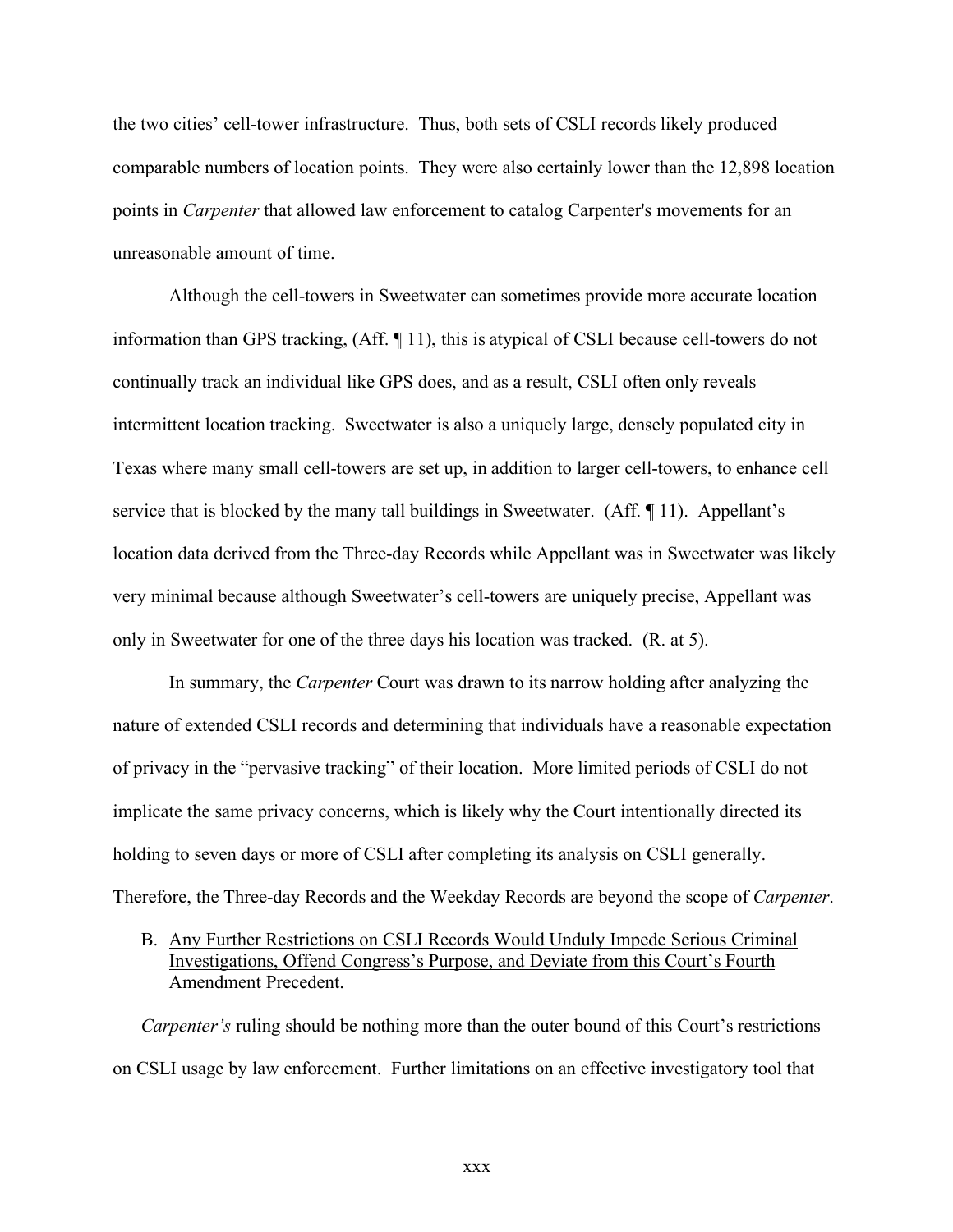does not prompt the privacy concerns in *Carpenter* would strike an improper balance between liberty and security and inhibit law enforcement beyond what is reasonably necessary. *Carpenter* already addressed privacy concerns with respect to CSLI and arguably went further. 138 S. Ct. at 2223 (Kennedy, J., dissenting) (stating that the majority's new rule "places undue restrictions on the lawful and necessary enforcement powers exercised not only by the Federal Government, but also by law enforcement in every State and locality throughout the Nation."). Notably, the *Carpenter* majority recognized the risks of further extending its holding to limited periods of CSLI. *Id.* at 2220 ("[T]he Court must tread carefully ... to ensure we do not embarrass the future.").

At the very least, this Court should affirm *Carpenter* as providing Fourth Amendment protection to extended periods of CSLI and defer to the Legislature to balance privacy concerns with law enforcement's use of limited periods of CSLI. But this Court did not grant certiorari to clarify *Carpenter*; hence, this Court should finalize CSLI precedent and set forth the fine-line distinction between *Carpenter* CSLI and more limited periods of CSLI. This Court should also apply its longstanding precedents, *Smith* and *Miller*, for third-party records that fall outside the "distinct category of information" obtained in *Carpenter* and *Jones*. *Id.* at 318.

If this Court determines that *Carpenter* should be the extent of the Judiciary's reach on policy considerations for law enforcement's use of CSLI, this Court should hold that *Carpenter* does not extend to Agent Hale's limited CSLI requests and allow Congress to evaluate bills that have been introduced to amend the SCA. *See* ECPA Modernization Act of 2017, S.B. 1657 (2018) (proposing to amend the SCA a require a warrant for both stored content and geolocation information stored by third-party service providers). The Legislature is equipped with an abundance of tools and resources to consider the privacy and security interests for CSLI records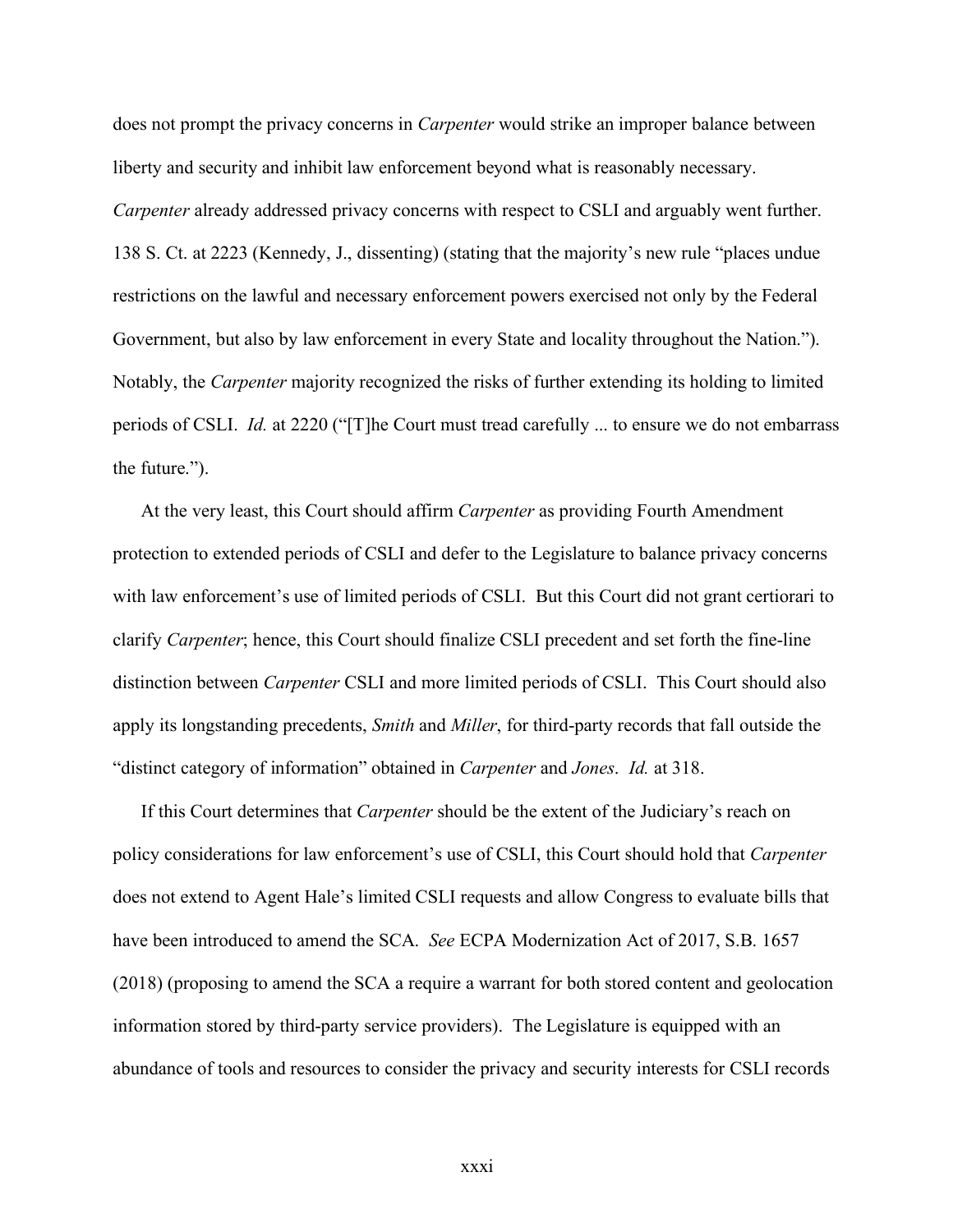obtained in criminal investigations. *United States v. Graham*, 824 F.3d 421, 439 (4th Cir. 2016) (en banc) (Wilkinson, J., concurring) ("Faced with a term literally crying out for balance between the competing interests of individual privacy and societal security, it is appropriate to accord some degree of deference to legislation weighing the utility of a particular investigative method against the degree of intrusion on individuals' privacy interests.").

If this Court believes it should finalize *Carpenter*, rather than defer to the Legislature, then this Court should supplement *Carpenter* with sufficient, yet distinctive, guidance for less than seven days' worth of CSLI lawfully obtained under the SCA. The restricted and particularized nature of Agent Hale's CSLI requests sets the stage for this Court to establish bright-line precedent distinguishing the categories of *Carpenter* CSLI and more limited periods of CSLI. Perhaps, by holding that Agent Hale's requests were necessarily limited to avoid infringing Fourth Amendment interests, this Court would establish its restraints on warrantless CSLI to 72 hours for continuous CSLI and 100 hours for CSLI during business hours not to exceed the span of two weeks. *See Cty. of Riverside v. McLaughlin*, 500 U.S. 44, 58 (1991) (setting the 48-hour rule for judicial probable cause determinations when holding that law enforcement acted reasonable when obtaining the determination within 48 hours). This rule would conform to this Court's reasoning in *Carpenter* because *Carpenter* expressly refused to address more limited periods of CSLI. 138 S. Ct. at 2219.

Additionally, *Carpenter* only declined to extend the *Smith* and *Miller* third-party doctrine to more than a week's worth of CSLI requests. *Id.* at 315; *Smith v. Maryland*, 442 U.S. 735, 742 (1979); *United States v. Miller*, 425 U.S. 435, 444 (1976). The *Carpenter* Court distinguished *Smith* and *Miller* because pen registers and bank statements, respectively, did not provide an "exhaustive chronicle of location information," unlike the *Jones* GPS tracking and the *Carpenter*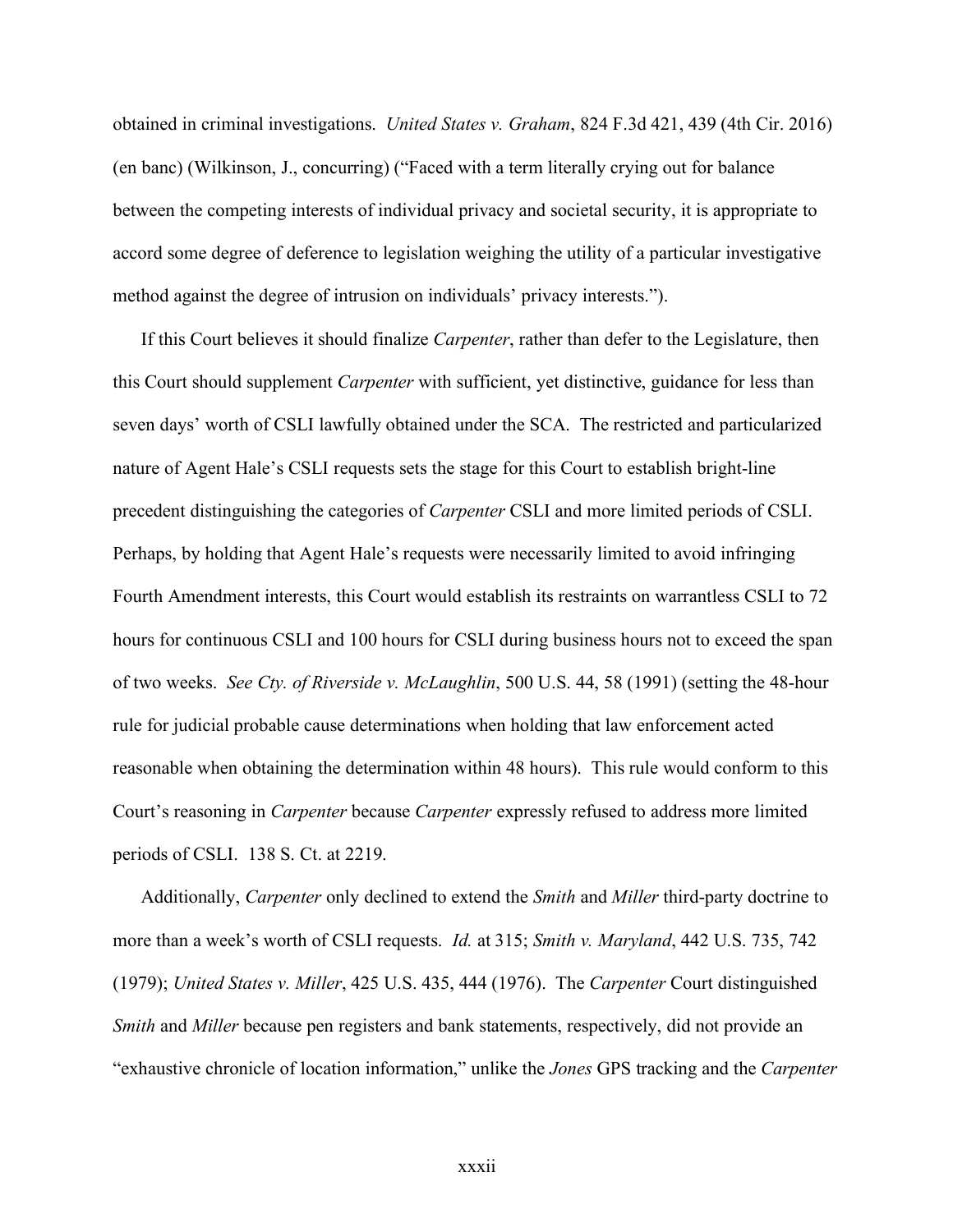CSLI records. *Id.* at 318. Here, there is no "world of difference" between Agent Hale's limited, short-term CSLI requests and "the limited types of personal information addressed in *Smith* and *Miller*," like there was in both *Jones* and *Carpenter*. *Id.* 

This Court, in *Smith* and *Miller*, held that individuals have no legitimate expectation of privacy in information voluntarily disclosed to third parties and in the sole possession and control of third parties. *Smith*, 442 U.S. at 742 (holding that that there was no reasonable expectation of privacy in numbers dialed because all "telephone users realize that they must 'convey' phone numbers to the telephone company, since it is through telephone company switching equipment that their calls are completed."); *Miller*, 425 U.S. at 444 (holding that a person depositing money at a bank had no reasonable expectation in the privacy of the bank's transaction records, including his credit card statements). Even if the records contain personal and sensitive information, the third-party doctrine permits the Government to compel production without a warrant. *Carpenter*, 138 S. Ct. at 2223 (Kennedy, J., dissenting). The Government can subpoena third-parties and obtain individuals' bank records, telephone records, and credit card statements without conducting a search under the Fourth Amendment. *Id.*

*Smith* and *Miller* should apply to the Three-day Records and the Weekday Records because Delos Wireless had sole possession and control over them and they were so limited that *Carpenter's* refusal to extend the third-party doctrine to CSLI carries little weight. (Affidavit). Moreover, the limited CSLI records here reveal no more intrusive information than the *Miller* bank records or the *Smith* phone calls. *See Carpenter*, 138 S. Ct. at 2224 (Kennedy, J., dissenting) ("Cell-site records are no different from the many other kinds of business records the Government has a lawful right to obtain by compulsory process.").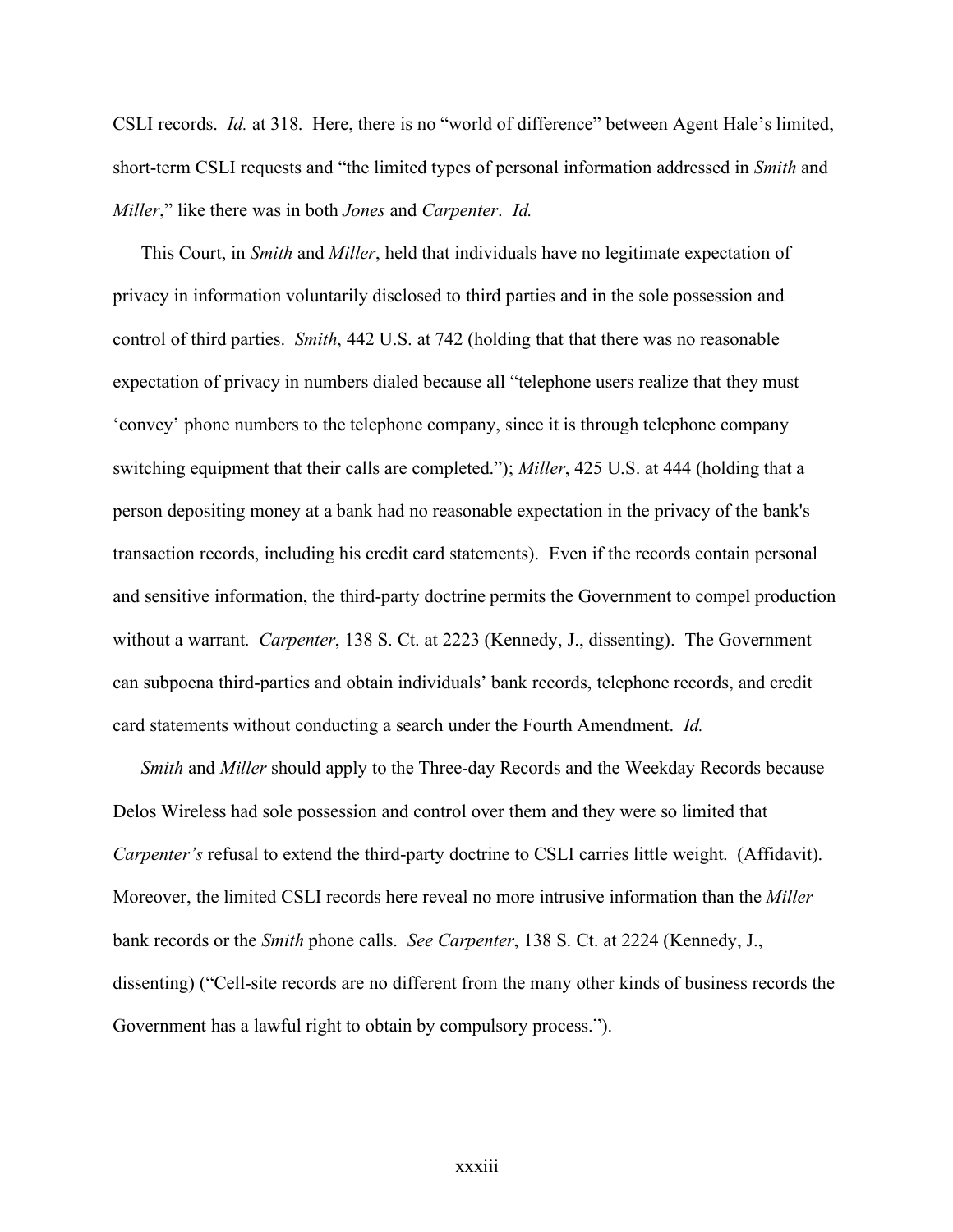The bank records disclosed in *Miller* provided location data and were obtained through a third-party, just like the *Carpenter* CSLI and the CSLI here. *See Miller*, 425 U.S. at 437. However, the *Carpenter* CSLI provided significantly more location points than both the *Miller* bank records and Agent Hale's CSLI requests. The Three-day Records and the Weekday Records were also more limited than the bank records in *Miller* and also revealed less sensitive information than an individual's credit card statement typically does. Thus, if this Court allows the Government to subpoena unlimited third-party bank records, then surely limited CSLI requests are governed by the appropriate compulsory standard under the SCA.

Similarly, the Government can compel pen register information and track every phone call someone makes inside their own home for however long. *See Smith*, 442 U.S. at 739. Because pen registers capture the phone calls from a landline, the law enforcement in *Smith* could tell when Smith was at home and essentially track his location where the highest expectation of privacy exists. Because those records are used in the regular conduct of the phone company's business, a fact of which individuals are aware of, this Court held that no reasonable expectation of privacy exists. *Id.* at 744.

The limited CSLI records here, like *Smith*, potentially gave law enforcement location information while the suspect was within private premises, which was at most *de minimis* and of no use to the investigation. Regardless, such information is not within an individual's "legitimate expectation of privacy" when voluntarily disclosed to a third-party. *Id.* at 742.

Similar to *Smith*, where placing calls voluntarily conveyed the phone numbers to the telephone company, cell phone users voluntarily share their location data when transacting with cell phone providers to use the capabilities of current smartphones. *See* Jennifer Valentino-DeVries, *Your Apps Know Where You Were Last Night, and They're Not Keeping It Secret*, N.Y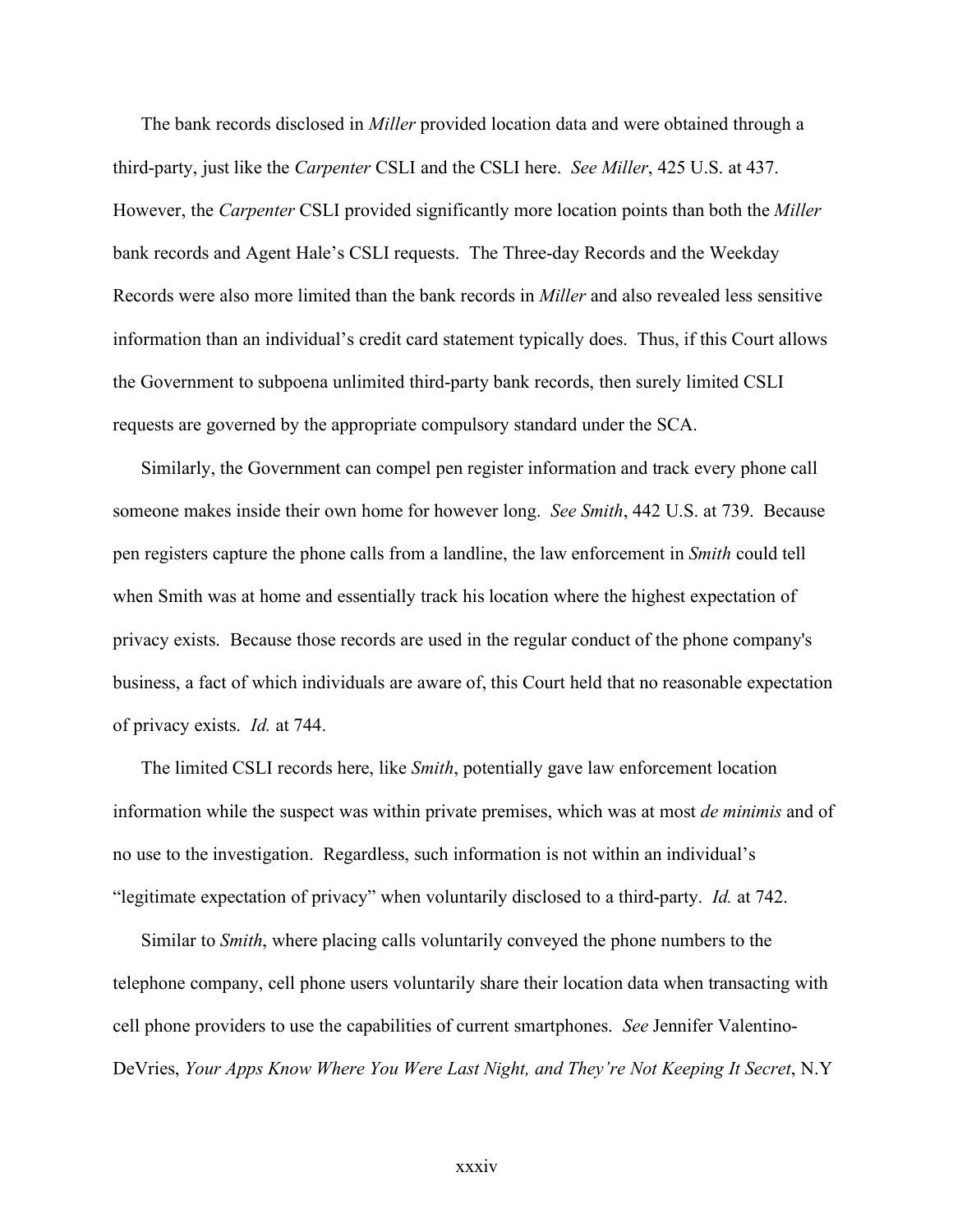TIMES (Dec. 10, 2018) ("Companies that use location data say that people agree to share their information in exchange for customized services, rewards and discounts."). The limited CSLI records and the *Smith* pen register information are also analogous because cell phone users generally know their smartphones track their locations like landline users generally knew their outgoing call information is kept by phone companies. *See id.*

The *Carpenter* majority still asserts that a cell phone's location data is not truly "shared" in the context of *Smith* and *Miller* when in fact it is quite to the contrary. 138 S. Ct. at 2220. Justice Kennedy rightly recognizes that the comparison between the decision to transact with banks because cell phones are as necessary as having credit cards today. *See id.* at 2233 (Kennedy, J., dissenting) ("And the decision whether to transact with banks and credit card companies is no more or less voluntary than the decision whether to use a cell phone.").

This Court should extend *Smith* and *Miller* to the present action because there is no significant distinction between the information revealed from limited periods of CSLI and bank records or call logs. Even if *Smith* and *Miller* do not govern, Agent Hale's limited CSLI requests are beyond the scope of *Carpenter* and this Court can defer to the Legislature or provide an affirmative rule that permits law enforcement to continue to obtain limited CSLI requests, confined to certain lengths of time, through the SCA compulsory process.

### C. *Carpenter* Should Not Apply to the Tower Dump Requests Because Tower Dumps Do Not Provide a Comprehensive Record of a Person's Movements.

Tower dumps do not provide the type of location monitoring that is protected after *Carpenter* because tower dumps merely identify the phone numbers that connected to a specific tower, usually in a very short window of time. (R. at 4). In *Carpenter*, this Court was more concerned about CSLI records that allow law enforcement to track an individual's movements over a substantial period of time. 138 S. Ct. at 2219. This Court did not express a view on tower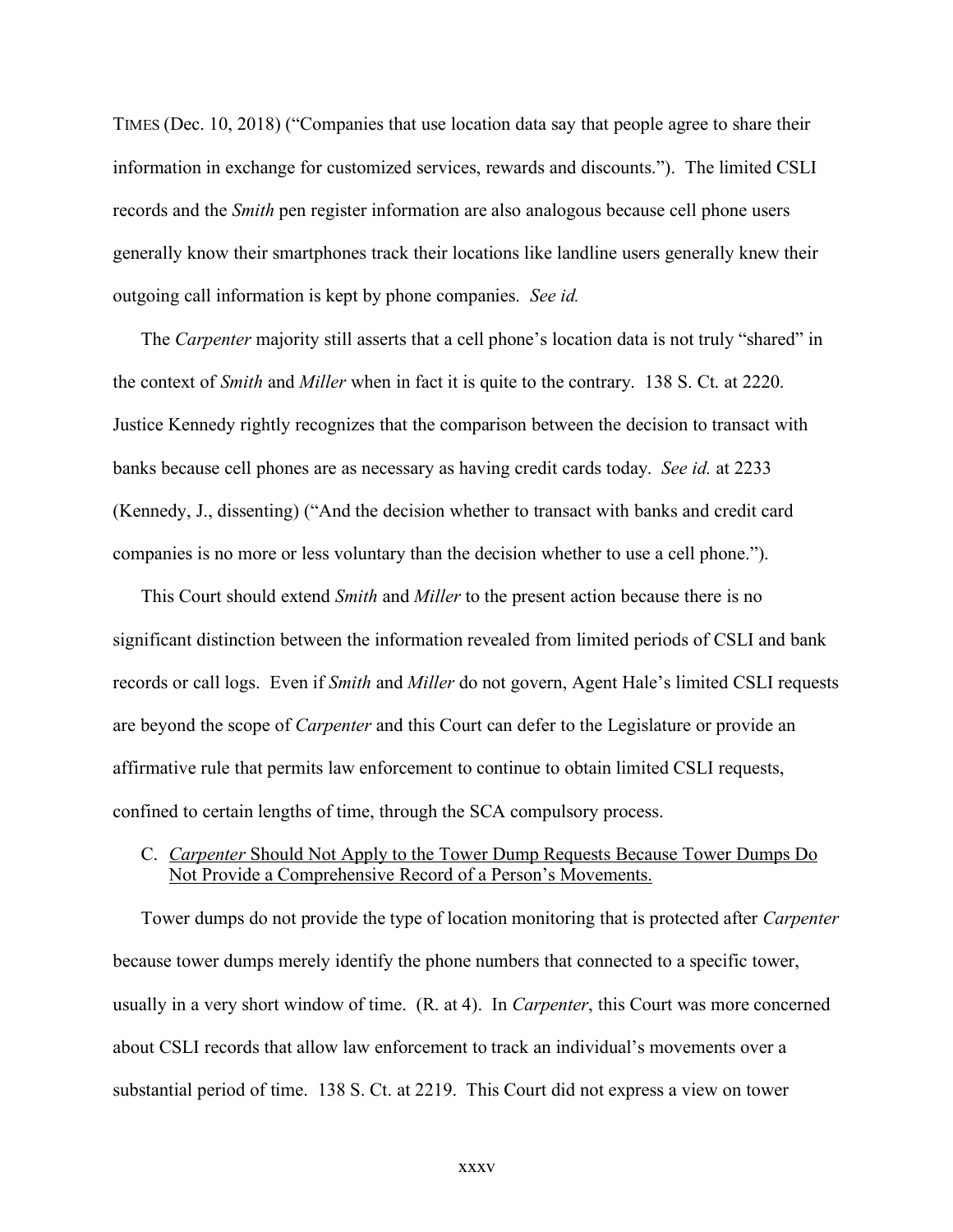dumps in *Carpenter*, but it did provide a few motivations for affording Fourth Amendment protection to certain types of CSLI. *Id.* at 2220.

The unique nature of extended periods of CSLI was central to this Court's decision in *Carpenter. Id.* at 2219 (holding that an individual maintains a legitimate expectation of privacy in the extensive record of his physical movements captured through CSLI). In *Carpenter*, this Court illustrated CSLI as "track[ing] nearly exactly the movement of [a cell phone's] owner." *Id.* at 2218. This Court also defined a tower dump as "a download of information on all the devices that connected to a particular cell site during a particular interval." *Id.* at 2220.

Tower dumps are not subject to additional Fourth Amendment protection after *Carpenter* simply because *Carpenter* dealt with far more intrusive location information. Indeed, Carpenter's counsel also conceded at oral argument that tower dumps would be unaffected by the Court's decision. *See* Albert Gidari, *The Practical Impact of Carpenter v. United States*, STANFORD L. SCH.: CTR. FOR INTERNET & SOC'Y (Nov. 30, 2017, 4:36 PM). A list of phone numbers that used a tower at a particular time is remarkably different than CSLI records that provide an "exhaustive chronicle" of an individual's movements.

Lower courts have recognized various types of information that fall outside *Carpenter* that do not reveal the kind of minutely detailed log of "the whole of [a person's] physical movements" that concerned the *Carpenter* Court. 128 S. Ct. at 2221; *United States v. Monroe*, No. CR 16-00055 WES, 2018 WL 5717367, at \*5 (D.R.I. Nov. 1, 2018) (holding that *Carpenter* did not require the Government to obtain a warrant to compel disclosure of a unique IP address for any device that had downloaded the illicit files); *United States v. Evans*, No. 5:17-CR-39-FL-1, 2018 WL 7051095, at \*2 (E.D.N.C. Dec. 20, 2018) (ruling that Carpenter does not apply to a warrant for substantive data, such as call logs and text message content, as opposed to location